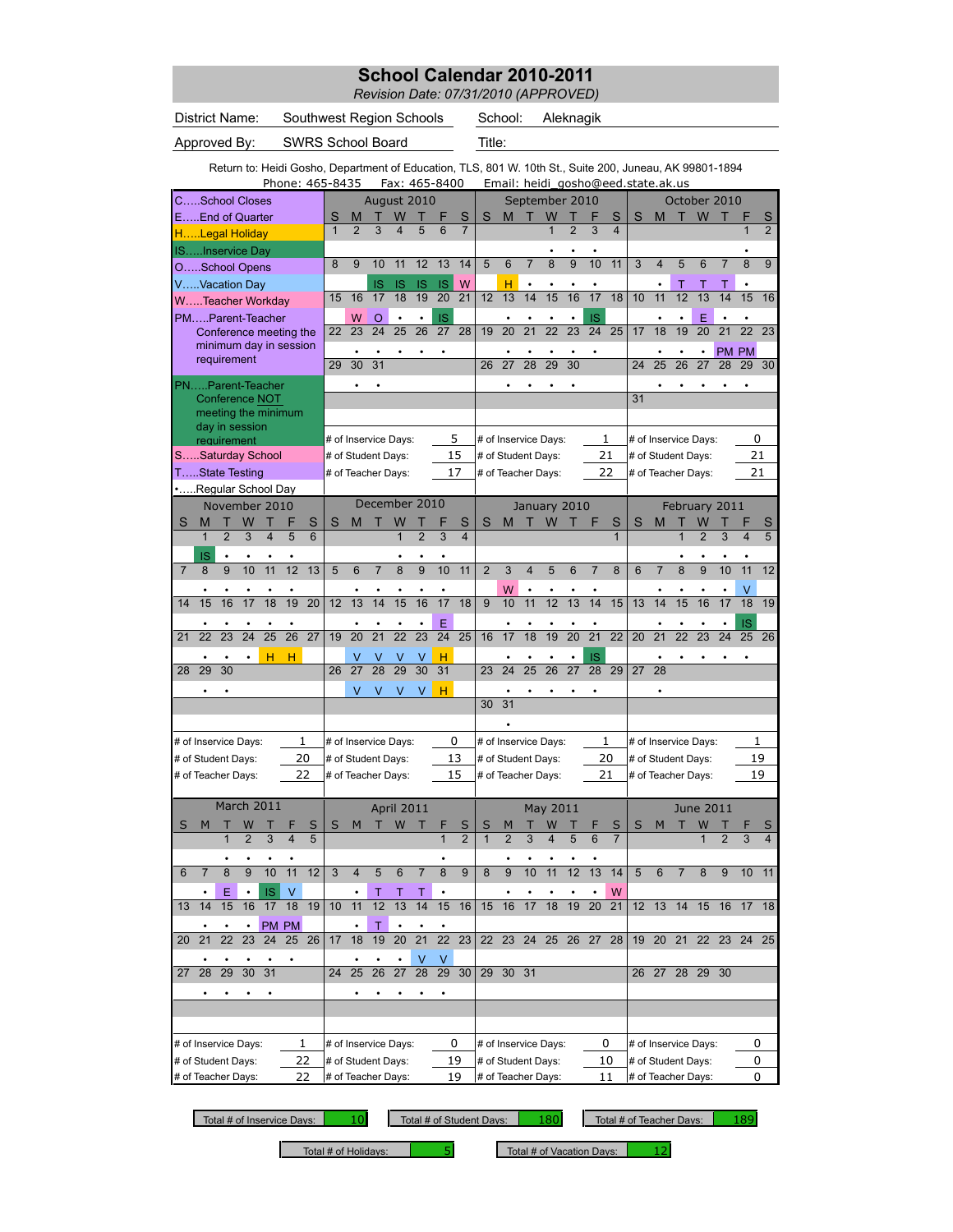*Revision Date: 07/31/2010 (APPROVED)*

| <b>SWRS School Board</b><br>Title:<br>Approved By:<br>Return to: Heidi Gosho, Department of Education, TLS, 801 W. 10th St., Suite 200, Juneau, AK 99801-1894<br>Phone: 465-8435<br>Fax: 465-8400<br>Email: heidi gosho@eed.state.ak.us<br>August 2010<br>September 2010<br>October 2010<br>CSchool Closes<br>W<br>EEnd of Quarter<br>W<br>S<br>S<br>М<br>W<br>F<br>S<br>M<br>т<br>S<br>т<br>S<br>т<br>S<br>M<br>$\overline{7}$<br>$\overline{2}$<br>$\mathbf{1}$<br>$\overline{2}$<br>3<br>4<br>5<br>6<br>$\overline{2}$<br>3<br>4<br>1<br>HLegal Holiday<br>ISInservice Day<br>$\overline{8}$<br>10<br>9<br>12<br>13<br>14<br>5<br>6<br>$\overline{7}$<br>9<br>11<br>3<br>5<br>6<br>8<br>9<br>8<br>10<br>11<br>$\overline{\mathbf{4}}$<br>7<br>OSchool Opens<br>W<br>н<br>VVacation Day<br><b>IS</b><br><b>IS</b><br>$\bullet$<br>т<br>$\bullet$<br>1S<br><b>IS</b><br>$\bullet$<br>$\bullet$<br>$\bullet$<br>Т<br>т<br>$\bullet$<br>13<br>14<br>15<br>17<br>18<br>11<br>12<br>13<br>14<br>16<br>17<br>18<br>19<br>20<br>21<br>12<br>16<br>10<br>15<br>15<br>16<br>WTeacher Workday<br><b>IS</b><br>E<br>PMParent-Teacher<br>W<br>O<br>23<br>24<br>26<br>27<br>28<br>20<br>21<br>22<br>23<br>24<br>25<br>18<br>19<br>20<br>21<br>22<br>23<br>22<br>25<br>19<br>17<br>Conference meeting the<br>minimum day in session<br>PM PM<br>requirement<br>27<br>28<br>29<br>29<br>30<br>31<br>26<br>29<br>30<br>24<br>25<br>26<br>27<br>28<br>30<br>PNParent-Teacher<br>31<br>Conference NOT<br>meeting the minimum<br>day in session<br>4<br>0<br># of Inservice Days:<br># of Inservice Days:<br>1<br># of Inservice Days:<br>requirement<br>15<br>21<br>21<br>SSaturday School<br># of Student Days:<br># of Student Days:<br># of Student Days:<br>TState Testing<br>17<br>22<br># of Teacher Days:<br># of Teacher Days:<br># of Teacher Days:<br>21<br>Regular School Day<br>December 2010<br>November 2010<br>January 2010<br>February 2011<br>S<br>W<br>S<br>S<br>S<br>S<br>S<br>M<br>M<br>W<br>М<br>w<br>S<br>М<br>S<br>$\overline{2}$<br>3<br>5<br>6<br>$\overline{\mathbf{4}}$<br>1<br>$\overline{4}$<br>$\overline{1}$<br>5<br>12<br>13<br>9<br>11<br>9<br>$\overline{7}$<br>8<br>9<br>11<br>5<br>6<br>8<br>10<br>$\overline{2}$<br>3<br>4<br>5<br>6<br>$\overline{7}$<br>8<br>6<br>8<br>10<br>11<br>12<br>10<br>$\overline{7}$<br>W<br><b>IS</b><br>IS<br>ΙS<br>19<br>20<br>13<br>16<br>17<br>18<br>9<br>11<br>12<br>13<br>15<br>17<br>18<br>12<br>14<br>15<br>10<br>14<br>15<br>13<br>14<br>18<br>19<br>14<br>16<br>15<br>16<br>17<br>E<br>23<br>23<br>24<br>25<br>26<br>$\overline{21}$<br>$\overline{22}$<br>24<br>20<br>21<br>22<br>27<br>19<br>20<br>25<br>16<br>17<br>18<br>19<br>22<br>20<br>21<br>22<br>23<br>25<br>26<br>24<br>21<br>н<br>н<br>$\bullet$<br>٧<br>н<br>v<br>٧<br>V<br>$\bullet$<br>27<br>28<br>29<br>30<br>31<br>25<br>26<br>27<br>28<br>29<br>30<br>24<br>29<br>27<br>28<br>28<br>26<br>23<br>V<br>V<br>V<br>V<br>н<br>31<br>30<br>0<br>0<br>3<br># of Inservice Days:<br>0<br># of Inservice Days:<br># of Inservice Days:<br># of Inservice Days:<br>13<br>20<br>20<br>20<br># of Student Days:<br># of Student Days:<br># of Student Days:<br># of Student Days:<br>15<br>22<br>21<br>20<br># of Teacher Days:<br># of Teacher Days:<br># of Teacher Days:<br># of Teacher Days:<br>March 2011<br>April 2011<br>May 2011<br>June 2011<br>W<br>S<br>т<br>W<br>Т<br>S<br>S<br>$\overline{\mathsf{S}}$<br>S<br>W<br>S<br>S<br>M<br>F<br>M<br>м<br>W<br>$\overline{2}$<br>4<br>5<br>2<br>3<br>5<br>6<br>$\overline{7}$<br>3<br>4<br>3<br>1<br>11<br>8<br>10<br>12<br>$\overline{7}$<br>$\overline{8}$<br>9<br>$\overline{8}$<br>9<br>10<br>12<br>13<br>9<br>3<br>$\overline{4}$<br>5<br>$6\phantom{1}$<br>11<br>14<br>5<br>$6\phantom{1}$<br>$\overline{7}$<br>8<br>9<br>10<br>11<br>6<br>$\overline{7}$<br>W<br>Ε<br>PM PM<br>т<br>т<br>15<br>18<br>14<br>15<br>16<br>17<br>10<br>11<br>12<br>13<br>14<br>16<br>15<br>16<br>17<br>19<br>20<br>13<br>18<br>19<br>21<br>$12 \t13$<br>14<br>15<br>16 17 18<br>IS<br><b>IS</b><br>V<br>V<br>V<br>$\overline{22}$<br>23<br>22<br>25<br>26<br>18<br>19<br>21<br>$\overline{22}$<br>23<br>24<br>26 27<br>28<br>19 20<br>21<br>22 23 24 25<br>21<br>23<br>24<br>17<br>20<br>25<br>20<br>V<br>25<br>27<br>28<br>29<br>29 30<br>28<br>29<br>30<br>31<br>26<br>30<br>29<br>30 31<br>26 27<br>28<br>24<br>27<br>0<br># of Inservice Days:<br>2<br># of Inservice Days:<br># of Inservice Days:<br>0<br># of Inservice Days:<br>0<br>20<br># of Student Days:<br># of Student Days:<br>20<br># of Student Days:<br>10<br># of Student Days:<br>0<br># of Teacher Days:<br>20<br># of Teacher Days:<br># of Teacher Days:<br>0<br>11 | District Name:     | Southwest Region Schools |  |  |  |  |  |  |  | School: |  | <b>Clarks Point</b> |  |  |  |  |  |
|-------------------------------------------------------------------------------------------------------------------------------------------------------------------------------------------------------------------------------------------------------------------------------------------------------------------------------------------------------------------------------------------------------------------------------------------------------------------------------------------------------------------------------------------------------------------------------------------------------------------------------------------------------------------------------------------------------------------------------------------------------------------------------------------------------------------------------------------------------------------------------------------------------------------------------------------------------------------------------------------------------------------------------------------------------------------------------------------------------------------------------------------------------------------------------------------------------------------------------------------------------------------------------------------------------------------------------------------------------------------------------------------------------------------------------------------------------------------------------------------------------------------------------------------------------------------------------------------------------------------------------------------------------------------------------------------------------------------------------------------------------------------------------------------------------------------------------------------------------------------------------------------------------------------------------------------------------------------------------------------------------------------------------------------------------------------------------------------------------------------------------------------------------------------------------------------------------------------------------------------------------------------------------------------------------------------------------------------------------------------------------------------------------------------------------------------------------------------------------------------------------------------------------------------------------------------------------------------------------------------------------------------------------------------------------------------------------------------------------------------------------------------------------------------------------------------------------------------------------------------------------------------------------------------------------------------------------------------------------------------------------------------------------------------------------------------------------------------------------------------------------------------------------------------------------------------------------------------------------------------------------------------------------------------------------------------------------------------------------------------------------------------------------------------------------------------------------------------------------------------------------------------------------------------------------------------------------------------------------------------------------------------------------------------------------------------------------------------------------------------------------------------------------------------------------------------------------------------------------------------------------------------------------------------------------------------------------------------------------------------------------------------------------------------------------------------------------------------------------------------------------------------------------------------------------------------------------------------------------------------------------------------------------------------------------------------------------------------------------------------------------------------------------------------------------------------------------------------------------------------------------------------------------------------------------------------------------------------------------------------------------------------------------------------------------------------------------|--------------------|--------------------------|--|--|--|--|--|--|--|---------|--|---------------------|--|--|--|--|--|
|                                                                                                                                                                                                                                                                                                                                                                                                                                                                                                                                                                                                                                                                                                                                                                                                                                                                                                                                                                                                                                                                                                                                                                                                                                                                                                                                                                                                                                                                                                                                                                                                                                                                                                                                                                                                                                                                                                                                                                                                                                                                                                                                                                                                                                                                                                                                                                                                                                                                                                                                                                                                                                                                                                                                                                                                                                                                                                                                                                                                                                                                                                                                                                                                                                                                                                                                                                                                                                                                                                                                                                                                                                                                                                                                                                                                                                                                                                                                                                                                                                                                                                                                                                                                                                                                                                                                                                                                                                                                                                                                                                                                                                                                                                       |                    |                          |  |  |  |  |  |  |  |         |  |                     |  |  |  |  |  |
|                                                                                                                                                                                                                                                                                                                                                                                                                                                                                                                                                                                                                                                                                                                                                                                                                                                                                                                                                                                                                                                                                                                                                                                                                                                                                                                                                                                                                                                                                                                                                                                                                                                                                                                                                                                                                                                                                                                                                                                                                                                                                                                                                                                                                                                                                                                                                                                                                                                                                                                                                                                                                                                                                                                                                                                                                                                                                                                                                                                                                                                                                                                                                                                                                                                                                                                                                                                                                                                                                                                                                                                                                                                                                                                                                                                                                                                                                                                                                                                                                                                                                                                                                                                                                                                                                                                                                                                                                                                                                                                                                                                                                                                                                                       |                    |                          |  |  |  |  |  |  |  |         |  |                     |  |  |  |  |  |
|                                                                                                                                                                                                                                                                                                                                                                                                                                                                                                                                                                                                                                                                                                                                                                                                                                                                                                                                                                                                                                                                                                                                                                                                                                                                                                                                                                                                                                                                                                                                                                                                                                                                                                                                                                                                                                                                                                                                                                                                                                                                                                                                                                                                                                                                                                                                                                                                                                                                                                                                                                                                                                                                                                                                                                                                                                                                                                                                                                                                                                                                                                                                                                                                                                                                                                                                                                                                                                                                                                                                                                                                                                                                                                                                                                                                                                                                                                                                                                                                                                                                                                                                                                                                                                                                                                                                                                                                                                                                                                                                                                                                                                                                                                       |                    |                          |  |  |  |  |  |  |  |         |  |                     |  |  |  |  |  |
|                                                                                                                                                                                                                                                                                                                                                                                                                                                                                                                                                                                                                                                                                                                                                                                                                                                                                                                                                                                                                                                                                                                                                                                                                                                                                                                                                                                                                                                                                                                                                                                                                                                                                                                                                                                                                                                                                                                                                                                                                                                                                                                                                                                                                                                                                                                                                                                                                                                                                                                                                                                                                                                                                                                                                                                                                                                                                                                                                                                                                                                                                                                                                                                                                                                                                                                                                                                                                                                                                                                                                                                                                                                                                                                                                                                                                                                                                                                                                                                                                                                                                                                                                                                                                                                                                                                                                                                                                                                                                                                                                                                                                                                                                                       |                    |                          |  |  |  |  |  |  |  |         |  |                     |  |  |  |  |  |
|                                                                                                                                                                                                                                                                                                                                                                                                                                                                                                                                                                                                                                                                                                                                                                                                                                                                                                                                                                                                                                                                                                                                                                                                                                                                                                                                                                                                                                                                                                                                                                                                                                                                                                                                                                                                                                                                                                                                                                                                                                                                                                                                                                                                                                                                                                                                                                                                                                                                                                                                                                                                                                                                                                                                                                                                                                                                                                                                                                                                                                                                                                                                                                                                                                                                                                                                                                                                                                                                                                                                                                                                                                                                                                                                                                                                                                                                                                                                                                                                                                                                                                                                                                                                                                                                                                                                                                                                                                                                                                                                                                                                                                                                                                       |                    |                          |  |  |  |  |  |  |  |         |  |                     |  |  |  |  |  |
|                                                                                                                                                                                                                                                                                                                                                                                                                                                                                                                                                                                                                                                                                                                                                                                                                                                                                                                                                                                                                                                                                                                                                                                                                                                                                                                                                                                                                                                                                                                                                                                                                                                                                                                                                                                                                                                                                                                                                                                                                                                                                                                                                                                                                                                                                                                                                                                                                                                                                                                                                                                                                                                                                                                                                                                                                                                                                                                                                                                                                                                                                                                                                                                                                                                                                                                                                                                                                                                                                                                                                                                                                                                                                                                                                                                                                                                                                                                                                                                                                                                                                                                                                                                                                                                                                                                                                                                                                                                                                                                                                                                                                                                                                                       |                    |                          |  |  |  |  |  |  |  |         |  |                     |  |  |  |  |  |
|                                                                                                                                                                                                                                                                                                                                                                                                                                                                                                                                                                                                                                                                                                                                                                                                                                                                                                                                                                                                                                                                                                                                                                                                                                                                                                                                                                                                                                                                                                                                                                                                                                                                                                                                                                                                                                                                                                                                                                                                                                                                                                                                                                                                                                                                                                                                                                                                                                                                                                                                                                                                                                                                                                                                                                                                                                                                                                                                                                                                                                                                                                                                                                                                                                                                                                                                                                                                                                                                                                                                                                                                                                                                                                                                                                                                                                                                                                                                                                                                                                                                                                                                                                                                                                                                                                                                                                                                                                                                                                                                                                                                                                                                                                       |                    |                          |  |  |  |  |  |  |  |         |  |                     |  |  |  |  |  |
|                                                                                                                                                                                                                                                                                                                                                                                                                                                                                                                                                                                                                                                                                                                                                                                                                                                                                                                                                                                                                                                                                                                                                                                                                                                                                                                                                                                                                                                                                                                                                                                                                                                                                                                                                                                                                                                                                                                                                                                                                                                                                                                                                                                                                                                                                                                                                                                                                                                                                                                                                                                                                                                                                                                                                                                                                                                                                                                                                                                                                                                                                                                                                                                                                                                                                                                                                                                                                                                                                                                                                                                                                                                                                                                                                                                                                                                                                                                                                                                                                                                                                                                                                                                                                                                                                                                                                                                                                                                                                                                                                                                                                                                                                                       |                    |                          |  |  |  |  |  |  |  |         |  |                     |  |  |  |  |  |
|                                                                                                                                                                                                                                                                                                                                                                                                                                                                                                                                                                                                                                                                                                                                                                                                                                                                                                                                                                                                                                                                                                                                                                                                                                                                                                                                                                                                                                                                                                                                                                                                                                                                                                                                                                                                                                                                                                                                                                                                                                                                                                                                                                                                                                                                                                                                                                                                                                                                                                                                                                                                                                                                                                                                                                                                                                                                                                                                                                                                                                                                                                                                                                                                                                                                                                                                                                                                                                                                                                                                                                                                                                                                                                                                                                                                                                                                                                                                                                                                                                                                                                                                                                                                                                                                                                                                                                                                                                                                                                                                                                                                                                                                                                       |                    |                          |  |  |  |  |  |  |  |         |  |                     |  |  |  |  |  |
|                                                                                                                                                                                                                                                                                                                                                                                                                                                                                                                                                                                                                                                                                                                                                                                                                                                                                                                                                                                                                                                                                                                                                                                                                                                                                                                                                                                                                                                                                                                                                                                                                                                                                                                                                                                                                                                                                                                                                                                                                                                                                                                                                                                                                                                                                                                                                                                                                                                                                                                                                                                                                                                                                                                                                                                                                                                                                                                                                                                                                                                                                                                                                                                                                                                                                                                                                                                                                                                                                                                                                                                                                                                                                                                                                                                                                                                                                                                                                                                                                                                                                                                                                                                                                                                                                                                                                                                                                                                                                                                                                                                                                                                                                                       |                    |                          |  |  |  |  |  |  |  |         |  |                     |  |  |  |  |  |
|                                                                                                                                                                                                                                                                                                                                                                                                                                                                                                                                                                                                                                                                                                                                                                                                                                                                                                                                                                                                                                                                                                                                                                                                                                                                                                                                                                                                                                                                                                                                                                                                                                                                                                                                                                                                                                                                                                                                                                                                                                                                                                                                                                                                                                                                                                                                                                                                                                                                                                                                                                                                                                                                                                                                                                                                                                                                                                                                                                                                                                                                                                                                                                                                                                                                                                                                                                                                                                                                                                                                                                                                                                                                                                                                                                                                                                                                                                                                                                                                                                                                                                                                                                                                                                                                                                                                                                                                                                                                                                                                                                                                                                                                                                       |                    |                          |  |  |  |  |  |  |  |         |  |                     |  |  |  |  |  |
|                                                                                                                                                                                                                                                                                                                                                                                                                                                                                                                                                                                                                                                                                                                                                                                                                                                                                                                                                                                                                                                                                                                                                                                                                                                                                                                                                                                                                                                                                                                                                                                                                                                                                                                                                                                                                                                                                                                                                                                                                                                                                                                                                                                                                                                                                                                                                                                                                                                                                                                                                                                                                                                                                                                                                                                                                                                                                                                                                                                                                                                                                                                                                                                                                                                                                                                                                                                                                                                                                                                                                                                                                                                                                                                                                                                                                                                                                                                                                                                                                                                                                                                                                                                                                                                                                                                                                                                                                                                                                                                                                                                                                                                                                                       |                    |                          |  |  |  |  |  |  |  |         |  |                     |  |  |  |  |  |
|                                                                                                                                                                                                                                                                                                                                                                                                                                                                                                                                                                                                                                                                                                                                                                                                                                                                                                                                                                                                                                                                                                                                                                                                                                                                                                                                                                                                                                                                                                                                                                                                                                                                                                                                                                                                                                                                                                                                                                                                                                                                                                                                                                                                                                                                                                                                                                                                                                                                                                                                                                                                                                                                                                                                                                                                                                                                                                                                                                                                                                                                                                                                                                                                                                                                                                                                                                                                                                                                                                                                                                                                                                                                                                                                                                                                                                                                                                                                                                                                                                                                                                                                                                                                                                                                                                                                                                                                                                                                                                                                                                                                                                                                                                       |                    |                          |  |  |  |  |  |  |  |         |  |                     |  |  |  |  |  |
|                                                                                                                                                                                                                                                                                                                                                                                                                                                                                                                                                                                                                                                                                                                                                                                                                                                                                                                                                                                                                                                                                                                                                                                                                                                                                                                                                                                                                                                                                                                                                                                                                                                                                                                                                                                                                                                                                                                                                                                                                                                                                                                                                                                                                                                                                                                                                                                                                                                                                                                                                                                                                                                                                                                                                                                                                                                                                                                                                                                                                                                                                                                                                                                                                                                                                                                                                                                                                                                                                                                                                                                                                                                                                                                                                                                                                                                                                                                                                                                                                                                                                                                                                                                                                                                                                                                                                                                                                                                                                                                                                                                                                                                                                                       |                    |                          |  |  |  |  |  |  |  |         |  |                     |  |  |  |  |  |
|                                                                                                                                                                                                                                                                                                                                                                                                                                                                                                                                                                                                                                                                                                                                                                                                                                                                                                                                                                                                                                                                                                                                                                                                                                                                                                                                                                                                                                                                                                                                                                                                                                                                                                                                                                                                                                                                                                                                                                                                                                                                                                                                                                                                                                                                                                                                                                                                                                                                                                                                                                                                                                                                                                                                                                                                                                                                                                                                                                                                                                                                                                                                                                                                                                                                                                                                                                                                                                                                                                                                                                                                                                                                                                                                                                                                                                                                                                                                                                                                                                                                                                                                                                                                                                                                                                                                                                                                                                                                                                                                                                                                                                                                                                       |                    |                          |  |  |  |  |  |  |  |         |  |                     |  |  |  |  |  |
|                                                                                                                                                                                                                                                                                                                                                                                                                                                                                                                                                                                                                                                                                                                                                                                                                                                                                                                                                                                                                                                                                                                                                                                                                                                                                                                                                                                                                                                                                                                                                                                                                                                                                                                                                                                                                                                                                                                                                                                                                                                                                                                                                                                                                                                                                                                                                                                                                                                                                                                                                                                                                                                                                                                                                                                                                                                                                                                                                                                                                                                                                                                                                                                                                                                                                                                                                                                                                                                                                                                                                                                                                                                                                                                                                                                                                                                                                                                                                                                                                                                                                                                                                                                                                                                                                                                                                                                                                                                                                                                                                                                                                                                                                                       |                    |                          |  |  |  |  |  |  |  |         |  |                     |  |  |  |  |  |
|                                                                                                                                                                                                                                                                                                                                                                                                                                                                                                                                                                                                                                                                                                                                                                                                                                                                                                                                                                                                                                                                                                                                                                                                                                                                                                                                                                                                                                                                                                                                                                                                                                                                                                                                                                                                                                                                                                                                                                                                                                                                                                                                                                                                                                                                                                                                                                                                                                                                                                                                                                                                                                                                                                                                                                                                                                                                                                                                                                                                                                                                                                                                                                                                                                                                                                                                                                                                                                                                                                                                                                                                                                                                                                                                                                                                                                                                                                                                                                                                                                                                                                                                                                                                                                                                                                                                                                                                                                                                                                                                                                                                                                                                                                       |                    |                          |  |  |  |  |  |  |  |         |  |                     |  |  |  |  |  |
|                                                                                                                                                                                                                                                                                                                                                                                                                                                                                                                                                                                                                                                                                                                                                                                                                                                                                                                                                                                                                                                                                                                                                                                                                                                                                                                                                                                                                                                                                                                                                                                                                                                                                                                                                                                                                                                                                                                                                                                                                                                                                                                                                                                                                                                                                                                                                                                                                                                                                                                                                                                                                                                                                                                                                                                                                                                                                                                                                                                                                                                                                                                                                                                                                                                                                                                                                                                                                                                                                                                                                                                                                                                                                                                                                                                                                                                                                                                                                                                                                                                                                                                                                                                                                                                                                                                                                                                                                                                                                                                                                                                                                                                                                                       |                    |                          |  |  |  |  |  |  |  |         |  |                     |  |  |  |  |  |
|                                                                                                                                                                                                                                                                                                                                                                                                                                                                                                                                                                                                                                                                                                                                                                                                                                                                                                                                                                                                                                                                                                                                                                                                                                                                                                                                                                                                                                                                                                                                                                                                                                                                                                                                                                                                                                                                                                                                                                                                                                                                                                                                                                                                                                                                                                                                                                                                                                                                                                                                                                                                                                                                                                                                                                                                                                                                                                                                                                                                                                                                                                                                                                                                                                                                                                                                                                                                                                                                                                                                                                                                                                                                                                                                                                                                                                                                                                                                                                                                                                                                                                                                                                                                                                                                                                                                                                                                                                                                                                                                                                                                                                                                                                       |                    |                          |  |  |  |  |  |  |  |         |  |                     |  |  |  |  |  |
|                                                                                                                                                                                                                                                                                                                                                                                                                                                                                                                                                                                                                                                                                                                                                                                                                                                                                                                                                                                                                                                                                                                                                                                                                                                                                                                                                                                                                                                                                                                                                                                                                                                                                                                                                                                                                                                                                                                                                                                                                                                                                                                                                                                                                                                                                                                                                                                                                                                                                                                                                                                                                                                                                                                                                                                                                                                                                                                                                                                                                                                                                                                                                                                                                                                                                                                                                                                                                                                                                                                                                                                                                                                                                                                                                                                                                                                                                                                                                                                                                                                                                                                                                                                                                                                                                                                                                                                                                                                                                                                                                                                                                                                                                                       |                    |                          |  |  |  |  |  |  |  |         |  |                     |  |  |  |  |  |
|                                                                                                                                                                                                                                                                                                                                                                                                                                                                                                                                                                                                                                                                                                                                                                                                                                                                                                                                                                                                                                                                                                                                                                                                                                                                                                                                                                                                                                                                                                                                                                                                                                                                                                                                                                                                                                                                                                                                                                                                                                                                                                                                                                                                                                                                                                                                                                                                                                                                                                                                                                                                                                                                                                                                                                                                                                                                                                                                                                                                                                                                                                                                                                                                                                                                                                                                                                                                                                                                                                                                                                                                                                                                                                                                                                                                                                                                                                                                                                                                                                                                                                                                                                                                                                                                                                                                                                                                                                                                                                                                                                                                                                                                                                       |                    |                          |  |  |  |  |  |  |  |         |  |                     |  |  |  |  |  |
|                                                                                                                                                                                                                                                                                                                                                                                                                                                                                                                                                                                                                                                                                                                                                                                                                                                                                                                                                                                                                                                                                                                                                                                                                                                                                                                                                                                                                                                                                                                                                                                                                                                                                                                                                                                                                                                                                                                                                                                                                                                                                                                                                                                                                                                                                                                                                                                                                                                                                                                                                                                                                                                                                                                                                                                                                                                                                                                                                                                                                                                                                                                                                                                                                                                                                                                                                                                                                                                                                                                                                                                                                                                                                                                                                                                                                                                                                                                                                                                                                                                                                                                                                                                                                                                                                                                                                                                                                                                                                                                                                                                                                                                                                                       |                    |                          |  |  |  |  |  |  |  |         |  |                     |  |  |  |  |  |
|                                                                                                                                                                                                                                                                                                                                                                                                                                                                                                                                                                                                                                                                                                                                                                                                                                                                                                                                                                                                                                                                                                                                                                                                                                                                                                                                                                                                                                                                                                                                                                                                                                                                                                                                                                                                                                                                                                                                                                                                                                                                                                                                                                                                                                                                                                                                                                                                                                                                                                                                                                                                                                                                                                                                                                                                                                                                                                                                                                                                                                                                                                                                                                                                                                                                                                                                                                                                                                                                                                                                                                                                                                                                                                                                                                                                                                                                                                                                                                                                                                                                                                                                                                                                                                                                                                                                                                                                                                                                                                                                                                                                                                                                                                       |                    |                          |  |  |  |  |  |  |  |         |  |                     |  |  |  |  |  |
|                                                                                                                                                                                                                                                                                                                                                                                                                                                                                                                                                                                                                                                                                                                                                                                                                                                                                                                                                                                                                                                                                                                                                                                                                                                                                                                                                                                                                                                                                                                                                                                                                                                                                                                                                                                                                                                                                                                                                                                                                                                                                                                                                                                                                                                                                                                                                                                                                                                                                                                                                                                                                                                                                                                                                                                                                                                                                                                                                                                                                                                                                                                                                                                                                                                                                                                                                                                                                                                                                                                                                                                                                                                                                                                                                                                                                                                                                                                                                                                                                                                                                                                                                                                                                                                                                                                                                                                                                                                                                                                                                                                                                                                                                                       |                    |                          |  |  |  |  |  |  |  |         |  |                     |  |  |  |  |  |
|                                                                                                                                                                                                                                                                                                                                                                                                                                                                                                                                                                                                                                                                                                                                                                                                                                                                                                                                                                                                                                                                                                                                                                                                                                                                                                                                                                                                                                                                                                                                                                                                                                                                                                                                                                                                                                                                                                                                                                                                                                                                                                                                                                                                                                                                                                                                                                                                                                                                                                                                                                                                                                                                                                                                                                                                                                                                                                                                                                                                                                                                                                                                                                                                                                                                                                                                                                                                                                                                                                                                                                                                                                                                                                                                                                                                                                                                                                                                                                                                                                                                                                                                                                                                                                                                                                                                                                                                                                                                                                                                                                                                                                                                                                       |                    |                          |  |  |  |  |  |  |  |         |  |                     |  |  |  |  |  |
|                                                                                                                                                                                                                                                                                                                                                                                                                                                                                                                                                                                                                                                                                                                                                                                                                                                                                                                                                                                                                                                                                                                                                                                                                                                                                                                                                                                                                                                                                                                                                                                                                                                                                                                                                                                                                                                                                                                                                                                                                                                                                                                                                                                                                                                                                                                                                                                                                                                                                                                                                                                                                                                                                                                                                                                                                                                                                                                                                                                                                                                                                                                                                                                                                                                                                                                                                                                                                                                                                                                                                                                                                                                                                                                                                                                                                                                                                                                                                                                                                                                                                                                                                                                                                                                                                                                                                                                                                                                                                                                                                                                                                                                                                                       |                    |                          |  |  |  |  |  |  |  |         |  |                     |  |  |  |  |  |
|                                                                                                                                                                                                                                                                                                                                                                                                                                                                                                                                                                                                                                                                                                                                                                                                                                                                                                                                                                                                                                                                                                                                                                                                                                                                                                                                                                                                                                                                                                                                                                                                                                                                                                                                                                                                                                                                                                                                                                                                                                                                                                                                                                                                                                                                                                                                                                                                                                                                                                                                                                                                                                                                                                                                                                                                                                                                                                                                                                                                                                                                                                                                                                                                                                                                                                                                                                                                                                                                                                                                                                                                                                                                                                                                                                                                                                                                                                                                                                                                                                                                                                                                                                                                                                                                                                                                                                                                                                                                                                                                                                                                                                                                                                       |                    |                          |  |  |  |  |  |  |  |         |  |                     |  |  |  |  |  |
|                                                                                                                                                                                                                                                                                                                                                                                                                                                                                                                                                                                                                                                                                                                                                                                                                                                                                                                                                                                                                                                                                                                                                                                                                                                                                                                                                                                                                                                                                                                                                                                                                                                                                                                                                                                                                                                                                                                                                                                                                                                                                                                                                                                                                                                                                                                                                                                                                                                                                                                                                                                                                                                                                                                                                                                                                                                                                                                                                                                                                                                                                                                                                                                                                                                                                                                                                                                                                                                                                                                                                                                                                                                                                                                                                                                                                                                                                                                                                                                                                                                                                                                                                                                                                                                                                                                                                                                                                                                                                                                                                                                                                                                                                                       |                    |                          |  |  |  |  |  |  |  |         |  |                     |  |  |  |  |  |
|                                                                                                                                                                                                                                                                                                                                                                                                                                                                                                                                                                                                                                                                                                                                                                                                                                                                                                                                                                                                                                                                                                                                                                                                                                                                                                                                                                                                                                                                                                                                                                                                                                                                                                                                                                                                                                                                                                                                                                                                                                                                                                                                                                                                                                                                                                                                                                                                                                                                                                                                                                                                                                                                                                                                                                                                                                                                                                                                                                                                                                                                                                                                                                                                                                                                                                                                                                                                                                                                                                                                                                                                                                                                                                                                                                                                                                                                                                                                                                                                                                                                                                                                                                                                                                                                                                                                                                                                                                                                                                                                                                                                                                                                                                       |                    |                          |  |  |  |  |  |  |  |         |  |                     |  |  |  |  |  |
|                                                                                                                                                                                                                                                                                                                                                                                                                                                                                                                                                                                                                                                                                                                                                                                                                                                                                                                                                                                                                                                                                                                                                                                                                                                                                                                                                                                                                                                                                                                                                                                                                                                                                                                                                                                                                                                                                                                                                                                                                                                                                                                                                                                                                                                                                                                                                                                                                                                                                                                                                                                                                                                                                                                                                                                                                                                                                                                                                                                                                                                                                                                                                                                                                                                                                                                                                                                                                                                                                                                                                                                                                                                                                                                                                                                                                                                                                                                                                                                                                                                                                                                                                                                                                                                                                                                                                                                                                                                                                                                                                                                                                                                                                                       |                    |                          |  |  |  |  |  |  |  |         |  |                     |  |  |  |  |  |
|                                                                                                                                                                                                                                                                                                                                                                                                                                                                                                                                                                                                                                                                                                                                                                                                                                                                                                                                                                                                                                                                                                                                                                                                                                                                                                                                                                                                                                                                                                                                                                                                                                                                                                                                                                                                                                                                                                                                                                                                                                                                                                                                                                                                                                                                                                                                                                                                                                                                                                                                                                                                                                                                                                                                                                                                                                                                                                                                                                                                                                                                                                                                                                                                                                                                                                                                                                                                                                                                                                                                                                                                                                                                                                                                                                                                                                                                                                                                                                                                                                                                                                                                                                                                                                                                                                                                                                                                                                                                                                                                                                                                                                                                                                       |                    |                          |  |  |  |  |  |  |  |         |  |                     |  |  |  |  |  |
|                                                                                                                                                                                                                                                                                                                                                                                                                                                                                                                                                                                                                                                                                                                                                                                                                                                                                                                                                                                                                                                                                                                                                                                                                                                                                                                                                                                                                                                                                                                                                                                                                                                                                                                                                                                                                                                                                                                                                                                                                                                                                                                                                                                                                                                                                                                                                                                                                                                                                                                                                                                                                                                                                                                                                                                                                                                                                                                                                                                                                                                                                                                                                                                                                                                                                                                                                                                                                                                                                                                                                                                                                                                                                                                                                                                                                                                                                                                                                                                                                                                                                                                                                                                                                                                                                                                                                                                                                                                                                                                                                                                                                                                                                                       |                    |                          |  |  |  |  |  |  |  |         |  |                     |  |  |  |  |  |
|                                                                                                                                                                                                                                                                                                                                                                                                                                                                                                                                                                                                                                                                                                                                                                                                                                                                                                                                                                                                                                                                                                                                                                                                                                                                                                                                                                                                                                                                                                                                                                                                                                                                                                                                                                                                                                                                                                                                                                                                                                                                                                                                                                                                                                                                                                                                                                                                                                                                                                                                                                                                                                                                                                                                                                                                                                                                                                                                                                                                                                                                                                                                                                                                                                                                                                                                                                                                                                                                                                                                                                                                                                                                                                                                                                                                                                                                                                                                                                                                                                                                                                                                                                                                                                                                                                                                                                                                                                                                                                                                                                                                                                                                                                       |                    |                          |  |  |  |  |  |  |  |         |  |                     |  |  |  |  |  |
|                                                                                                                                                                                                                                                                                                                                                                                                                                                                                                                                                                                                                                                                                                                                                                                                                                                                                                                                                                                                                                                                                                                                                                                                                                                                                                                                                                                                                                                                                                                                                                                                                                                                                                                                                                                                                                                                                                                                                                                                                                                                                                                                                                                                                                                                                                                                                                                                                                                                                                                                                                                                                                                                                                                                                                                                                                                                                                                                                                                                                                                                                                                                                                                                                                                                                                                                                                                                                                                                                                                                                                                                                                                                                                                                                                                                                                                                                                                                                                                                                                                                                                                                                                                                                                                                                                                                                                                                                                                                                                                                                                                                                                                                                                       |                    |                          |  |  |  |  |  |  |  |         |  |                     |  |  |  |  |  |
|                                                                                                                                                                                                                                                                                                                                                                                                                                                                                                                                                                                                                                                                                                                                                                                                                                                                                                                                                                                                                                                                                                                                                                                                                                                                                                                                                                                                                                                                                                                                                                                                                                                                                                                                                                                                                                                                                                                                                                                                                                                                                                                                                                                                                                                                                                                                                                                                                                                                                                                                                                                                                                                                                                                                                                                                                                                                                                                                                                                                                                                                                                                                                                                                                                                                                                                                                                                                                                                                                                                                                                                                                                                                                                                                                                                                                                                                                                                                                                                                                                                                                                                                                                                                                                                                                                                                                                                                                                                                                                                                                                                                                                                                                                       |                    |                          |  |  |  |  |  |  |  |         |  |                     |  |  |  |  |  |
|                                                                                                                                                                                                                                                                                                                                                                                                                                                                                                                                                                                                                                                                                                                                                                                                                                                                                                                                                                                                                                                                                                                                                                                                                                                                                                                                                                                                                                                                                                                                                                                                                                                                                                                                                                                                                                                                                                                                                                                                                                                                                                                                                                                                                                                                                                                                                                                                                                                                                                                                                                                                                                                                                                                                                                                                                                                                                                                                                                                                                                                                                                                                                                                                                                                                                                                                                                                                                                                                                                                                                                                                                                                                                                                                                                                                                                                                                                                                                                                                                                                                                                                                                                                                                                                                                                                                                                                                                                                                                                                                                                                                                                                                                                       |                    |                          |  |  |  |  |  |  |  |         |  |                     |  |  |  |  |  |
|                                                                                                                                                                                                                                                                                                                                                                                                                                                                                                                                                                                                                                                                                                                                                                                                                                                                                                                                                                                                                                                                                                                                                                                                                                                                                                                                                                                                                                                                                                                                                                                                                                                                                                                                                                                                                                                                                                                                                                                                                                                                                                                                                                                                                                                                                                                                                                                                                                                                                                                                                                                                                                                                                                                                                                                                                                                                                                                                                                                                                                                                                                                                                                                                                                                                                                                                                                                                                                                                                                                                                                                                                                                                                                                                                                                                                                                                                                                                                                                                                                                                                                                                                                                                                                                                                                                                                                                                                                                                                                                                                                                                                                                                                                       |                    |                          |  |  |  |  |  |  |  |         |  |                     |  |  |  |  |  |
|                                                                                                                                                                                                                                                                                                                                                                                                                                                                                                                                                                                                                                                                                                                                                                                                                                                                                                                                                                                                                                                                                                                                                                                                                                                                                                                                                                                                                                                                                                                                                                                                                                                                                                                                                                                                                                                                                                                                                                                                                                                                                                                                                                                                                                                                                                                                                                                                                                                                                                                                                                                                                                                                                                                                                                                                                                                                                                                                                                                                                                                                                                                                                                                                                                                                                                                                                                                                                                                                                                                                                                                                                                                                                                                                                                                                                                                                                                                                                                                                                                                                                                                                                                                                                                                                                                                                                                                                                                                                                                                                                                                                                                                                                                       |                    |                          |  |  |  |  |  |  |  |         |  |                     |  |  |  |  |  |
|                                                                                                                                                                                                                                                                                                                                                                                                                                                                                                                                                                                                                                                                                                                                                                                                                                                                                                                                                                                                                                                                                                                                                                                                                                                                                                                                                                                                                                                                                                                                                                                                                                                                                                                                                                                                                                                                                                                                                                                                                                                                                                                                                                                                                                                                                                                                                                                                                                                                                                                                                                                                                                                                                                                                                                                                                                                                                                                                                                                                                                                                                                                                                                                                                                                                                                                                                                                                                                                                                                                                                                                                                                                                                                                                                                                                                                                                                                                                                                                                                                                                                                                                                                                                                                                                                                                                                                                                                                                                                                                                                                                                                                                                                                       |                    |                          |  |  |  |  |  |  |  |         |  |                     |  |  |  |  |  |
|                                                                                                                                                                                                                                                                                                                                                                                                                                                                                                                                                                                                                                                                                                                                                                                                                                                                                                                                                                                                                                                                                                                                                                                                                                                                                                                                                                                                                                                                                                                                                                                                                                                                                                                                                                                                                                                                                                                                                                                                                                                                                                                                                                                                                                                                                                                                                                                                                                                                                                                                                                                                                                                                                                                                                                                                                                                                                                                                                                                                                                                                                                                                                                                                                                                                                                                                                                                                                                                                                                                                                                                                                                                                                                                                                                                                                                                                                                                                                                                                                                                                                                                                                                                                                                                                                                                                                                                                                                                                                                                                                                                                                                                                                                       |                    |                          |  |  |  |  |  |  |  |         |  |                     |  |  |  |  |  |
|                                                                                                                                                                                                                                                                                                                                                                                                                                                                                                                                                                                                                                                                                                                                                                                                                                                                                                                                                                                                                                                                                                                                                                                                                                                                                                                                                                                                                                                                                                                                                                                                                                                                                                                                                                                                                                                                                                                                                                                                                                                                                                                                                                                                                                                                                                                                                                                                                                                                                                                                                                                                                                                                                                                                                                                                                                                                                                                                                                                                                                                                                                                                                                                                                                                                                                                                                                                                                                                                                                                                                                                                                                                                                                                                                                                                                                                                                                                                                                                                                                                                                                                                                                                                                                                                                                                                                                                                                                                                                                                                                                                                                                                                                                       |                    |                          |  |  |  |  |  |  |  |         |  |                     |  |  |  |  |  |
|                                                                                                                                                                                                                                                                                                                                                                                                                                                                                                                                                                                                                                                                                                                                                                                                                                                                                                                                                                                                                                                                                                                                                                                                                                                                                                                                                                                                                                                                                                                                                                                                                                                                                                                                                                                                                                                                                                                                                                                                                                                                                                                                                                                                                                                                                                                                                                                                                                                                                                                                                                                                                                                                                                                                                                                                                                                                                                                                                                                                                                                                                                                                                                                                                                                                                                                                                                                                                                                                                                                                                                                                                                                                                                                                                                                                                                                                                                                                                                                                                                                                                                                                                                                                                                                                                                                                                                                                                                                                                                                                                                                                                                                                                                       |                    |                          |  |  |  |  |  |  |  |         |  |                     |  |  |  |  |  |
|                                                                                                                                                                                                                                                                                                                                                                                                                                                                                                                                                                                                                                                                                                                                                                                                                                                                                                                                                                                                                                                                                                                                                                                                                                                                                                                                                                                                                                                                                                                                                                                                                                                                                                                                                                                                                                                                                                                                                                                                                                                                                                                                                                                                                                                                                                                                                                                                                                                                                                                                                                                                                                                                                                                                                                                                                                                                                                                                                                                                                                                                                                                                                                                                                                                                                                                                                                                                                                                                                                                                                                                                                                                                                                                                                                                                                                                                                                                                                                                                                                                                                                                                                                                                                                                                                                                                                                                                                                                                                                                                                                                                                                                                                                       |                    |                          |  |  |  |  |  |  |  |         |  |                     |  |  |  |  |  |
|                                                                                                                                                                                                                                                                                                                                                                                                                                                                                                                                                                                                                                                                                                                                                                                                                                                                                                                                                                                                                                                                                                                                                                                                                                                                                                                                                                                                                                                                                                                                                                                                                                                                                                                                                                                                                                                                                                                                                                                                                                                                                                                                                                                                                                                                                                                                                                                                                                                                                                                                                                                                                                                                                                                                                                                                                                                                                                                                                                                                                                                                                                                                                                                                                                                                                                                                                                                                                                                                                                                                                                                                                                                                                                                                                                                                                                                                                                                                                                                                                                                                                                                                                                                                                                                                                                                                                                                                                                                                                                                                                                                                                                                                                                       |                    |                          |  |  |  |  |  |  |  |         |  |                     |  |  |  |  |  |
|                                                                                                                                                                                                                                                                                                                                                                                                                                                                                                                                                                                                                                                                                                                                                                                                                                                                                                                                                                                                                                                                                                                                                                                                                                                                                                                                                                                                                                                                                                                                                                                                                                                                                                                                                                                                                                                                                                                                                                                                                                                                                                                                                                                                                                                                                                                                                                                                                                                                                                                                                                                                                                                                                                                                                                                                                                                                                                                                                                                                                                                                                                                                                                                                                                                                                                                                                                                                                                                                                                                                                                                                                                                                                                                                                                                                                                                                                                                                                                                                                                                                                                                                                                                                                                                                                                                                                                                                                                                                                                                                                                                                                                                                                                       |                    |                          |  |  |  |  |  |  |  |         |  |                     |  |  |  |  |  |
|                                                                                                                                                                                                                                                                                                                                                                                                                                                                                                                                                                                                                                                                                                                                                                                                                                                                                                                                                                                                                                                                                                                                                                                                                                                                                                                                                                                                                                                                                                                                                                                                                                                                                                                                                                                                                                                                                                                                                                                                                                                                                                                                                                                                                                                                                                                                                                                                                                                                                                                                                                                                                                                                                                                                                                                                                                                                                                                                                                                                                                                                                                                                                                                                                                                                                                                                                                                                                                                                                                                                                                                                                                                                                                                                                                                                                                                                                                                                                                                                                                                                                                                                                                                                                                                                                                                                                                                                                                                                                                                                                                                                                                                                                                       |                    |                          |  |  |  |  |  |  |  |         |  |                     |  |  |  |  |  |
|                                                                                                                                                                                                                                                                                                                                                                                                                                                                                                                                                                                                                                                                                                                                                                                                                                                                                                                                                                                                                                                                                                                                                                                                                                                                                                                                                                                                                                                                                                                                                                                                                                                                                                                                                                                                                                                                                                                                                                                                                                                                                                                                                                                                                                                                                                                                                                                                                                                                                                                                                                                                                                                                                                                                                                                                                                                                                                                                                                                                                                                                                                                                                                                                                                                                                                                                                                                                                                                                                                                                                                                                                                                                                                                                                                                                                                                                                                                                                                                                                                                                                                                                                                                                                                                                                                                                                                                                                                                                                                                                                                                                                                                                                                       |                    |                          |  |  |  |  |  |  |  |         |  |                     |  |  |  |  |  |
|                                                                                                                                                                                                                                                                                                                                                                                                                                                                                                                                                                                                                                                                                                                                                                                                                                                                                                                                                                                                                                                                                                                                                                                                                                                                                                                                                                                                                                                                                                                                                                                                                                                                                                                                                                                                                                                                                                                                                                                                                                                                                                                                                                                                                                                                                                                                                                                                                                                                                                                                                                                                                                                                                                                                                                                                                                                                                                                                                                                                                                                                                                                                                                                                                                                                                                                                                                                                                                                                                                                                                                                                                                                                                                                                                                                                                                                                                                                                                                                                                                                                                                                                                                                                                                                                                                                                                                                                                                                                                                                                                                                                                                                                                                       |                    |                          |  |  |  |  |  |  |  |         |  |                     |  |  |  |  |  |
|                                                                                                                                                                                                                                                                                                                                                                                                                                                                                                                                                                                                                                                                                                                                                                                                                                                                                                                                                                                                                                                                                                                                                                                                                                                                                                                                                                                                                                                                                                                                                                                                                                                                                                                                                                                                                                                                                                                                                                                                                                                                                                                                                                                                                                                                                                                                                                                                                                                                                                                                                                                                                                                                                                                                                                                                                                                                                                                                                                                                                                                                                                                                                                                                                                                                                                                                                                                                                                                                                                                                                                                                                                                                                                                                                                                                                                                                                                                                                                                                                                                                                                                                                                                                                                                                                                                                                                                                                                                                                                                                                                                                                                                                                                       |                    |                          |  |  |  |  |  |  |  |         |  |                     |  |  |  |  |  |
|                                                                                                                                                                                                                                                                                                                                                                                                                                                                                                                                                                                                                                                                                                                                                                                                                                                                                                                                                                                                                                                                                                                                                                                                                                                                                                                                                                                                                                                                                                                                                                                                                                                                                                                                                                                                                                                                                                                                                                                                                                                                                                                                                                                                                                                                                                                                                                                                                                                                                                                                                                                                                                                                                                                                                                                                                                                                                                                                                                                                                                                                                                                                                                                                                                                                                                                                                                                                                                                                                                                                                                                                                                                                                                                                                                                                                                                                                                                                                                                                                                                                                                                                                                                                                                                                                                                                                                                                                                                                                                                                                                                                                                                                                                       |                    |                          |  |  |  |  |  |  |  |         |  |                     |  |  |  |  |  |
|                                                                                                                                                                                                                                                                                                                                                                                                                                                                                                                                                                                                                                                                                                                                                                                                                                                                                                                                                                                                                                                                                                                                                                                                                                                                                                                                                                                                                                                                                                                                                                                                                                                                                                                                                                                                                                                                                                                                                                                                                                                                                                                                                                                                                                                                                                                                                                                                                                                                                                                                                                                                                                                                                                                                                                                                                                                                                                                                                                                                                                                                                                                                                                                                                                                                                                                                                                                                                                                                                                                                                                                                                                                                                                                                                                                                                                                                                                                                                                                                                                                                                                                                                                                                                                                                                                                                                                                                                                                                                                                                                                                                                                                                                                       | # of Teacher Days: | 20                       |  |  |  |  |  |  |  |         |  |                     |  |  |  |  |  |

Total # of Inservice Days:  $\begin{array}{|c|c|c|c|c|c|}\n\hline\n10 & 161 \text{ ft} & 180 & 180 \\
\hline\n\end{array}$  Total # of Teacher Days:  $\begin{array}{|c|c|c|c|c|}\n\hline\n189 & 189\n\end{array}$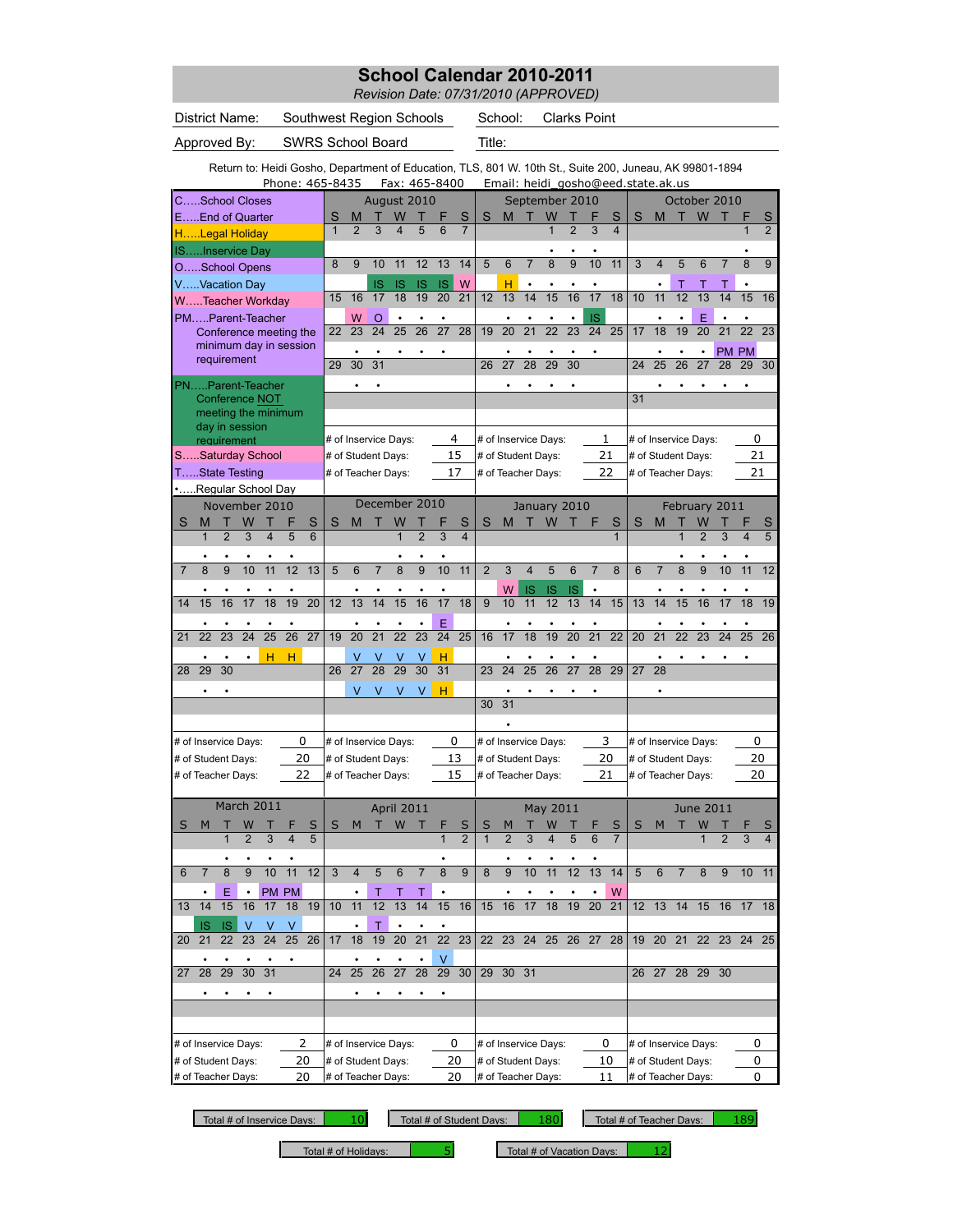*Revision Date: 07/31/2010 (APPROVED)*

| District Name:                                                                                          | Southwest Region Schools |    |                       |                         |                |                 |                         |                    | School:        |                    | Ekwok                |                |                                    |                         |    |                      |                |                |                 |                         |                         |
|---------------------------------------------------------------------------------------------------------|--------------------------|----|-----------------------|-------------------------|----------------|-----------------|-------------------------|--------------------|----------------|--------------------|----------------------|----------------|------------------------------------|-------------------------|----|----------------------|----------------|----------------|-----------------|-------------------------|-------------------------|
| Approved By:                                                                                            | <b>SWRS School Board</b> |    |                       |                         |                |                 |                         |                    |                |                    |                      |                |                                    |                         |    |                      |                |                |                 |                         |                         |
| Return to: Heidi Gosho, Department of Education, TLS, 801 W. 10th St., Suite 200, Juneau, AK 99801-1894 | Phone: 465-8435          |    |                       | Fax: 465-8400           |                |                 |                         |                    |                |                    |                      |                | Email: heidi qosho@eed.state.ak.us |                         |    |                      |                |                |                 |                         |                         |
| CSchool Closes                                                                                          |                          |    |                       | August 2010             |                |                 |                         |                    |                |                    | September 2010       |                |                                    |                         |    |                      |                | October 2010   |                 |                         |                         |
| EEnd of Quarter                                                                                         |                          | S  | M                     | W                       |                |                 | S                       | S                  | M              |                    | W                    |                |                                    | S                       | S  | M                    |                | W              |                 |                         |                         |
| HLegal Holiday                                                                                          |                          | 1  | $\overline{2}$<br>3   | $\overline{\mathbf{4}}$ | 5              | 6               | $\overline{7}$          |                    |                |                    | $\overline{1}$       | $\overline{2}$ | 3                                  | $\overline{\mathbf{4}}$ |    |                      |                |                |                 | $\overline{1}$          | $\overline{2}$          |
| ISInservice Day                                                                                         |                          |    |                       |                         |                |                 |                         |                    |                |                    |                      |                |                                    |                         |    |                      |                |                |                 |                         |                         |
| OSchool Opens                                                                                           |                          | 8  | 10<br>9               | 11                      | 12             | 13              | 14                      | 5                  | $\overline{6}$ | $\overline{7}$     | 8                    | 9              | 10                                 | 11                      | 3  | $\overline{4}$       | 5              | 6              |                 | 8                       | $\overline{9}$          |
| VVacation Day                                                                                           |                          |    | IS                    | <b>IS</b>               | <b>IS</b>      | <b>IS</b>       | W                       |                    | н              | $\bullet$          |                      |                |                                    |                         |    |                      | т              | Т              | т               |                         |                         |
| WTeacher Workday                                                                                        |                          | 15 | 16<br>17              | 18                      | 19             | $\overline{20}$ | 21                      | 12                 | 13             | 14                 | 15                   | 16             | 17                                 | 18                      | 10 | 11                   | 12             | 13             | 14              | 15                      | 16                      |
| PMParent-Teacher                                                                                        |                          |    | W<br>$\circ$          | $\bullet$               | $\bullet$      | <b>IS</b>       |                         |                    | $\bullet$      | $\bullet$          |                      | $\bullet$      | <b>IS</b>                          |                         |    | $\bullet$            | $\bullet$      | E              | $\bullet$       | $\bullet$               |                         |
| Conference meeting the                                                                                  |                          | 22 | 23<br>24              | 25                      | 26             | $\overline{27}$ | 28                      | 19                 | 20             | $\overline{21}$    | $\overline{22}$      | 23             | 24                                 | 25                      | 17 | $\overline{18}$      | 19             | 20             | $\overline{21}$ | $\overline{22}$         | 23                      |
| minimum day in session                                                                                  |                          |    |                       |                         |                | ٠               |                         |                    |                |                    |                      |                |                                    |                         |    |                      |                |                |                 | PM PM                   |                         |
| requirement                                                                                             |                          | 29 | 30<br>31              |                         |                |                 |                         | 26                 | 27             | 28                 | 29                   | 30             |                                    |                         | 24 | 25                   | 26             | 27             | 28              | 29                      | 30                      |
| PNParent-Teacher                                                                                        |                          |    |                       |                         |                |                 |                         |                    |                |                    |                      |                |                                    |                         |    |                      |                |                |                 |                         |                         |
| Conference NOT                                                                                          |                          |    |                       |                         |                |                 |                         |                    |                |                    |                      |                |                                    |                         | 31 |                      |                |                |                 |                         |                         |
| meeting the minimum                                                                                     |                          |    |                       |                         |                |                 |                         |                    |                |                    |                      |                |                                    |                         |    |                      |                |                |                 |                         |                         |
| day in session                                                                                          |                          |    |                       |                         |                |                 |                         |                    |                |                    |                      |                |                                    |                         |    |                      |                |                |                 |                         |                         |
| requirement                                                                                             |                          |    | # of Inservice Days:  |                         |                | 5               |                         |                    |                |                    | # of Inservice Days: |                | 1                                  |                         |    | # of Inservice Days: |                |                |                 | 0                       |                         |
| SSaturday School                                                                                        |                          |    | # of Student Days:    |                         |                |                 | 15                      | # of Student Days: |                |                    |                      |                | 21                                 |                         |    | # of Student Days:   |                |                |                 | 21                      |                         |
| TState Testing                                                                                          |                          |    | # of Teacher Days:    |                         |                | 17              |                         |                    |                | # of Teacher Days: |                      |                | 22                                 |                         |    | # of Teacher Days:   |                |                |                 | 21                      |                         |
| Regular School Day                                                                                      |                          |    |                       |                         |                |                 |                         |                    |                |                    |                      |                |                                    |                         |    |                      |                |                |                 |                         |                         |
| November 2010                                                                                           |                          |    | December 2010         |                         |                |                 |                         |                    |                |                    | January 2010         |                |                                    |                         |    |                      |                | February 2011  |                 |                         |                         |
| S<br>M<br>Т<br>W<br>т                                                                                   | S<br>F                   | S  | M<br>т                | W                       |                | F               | S                       | S                  | M              | т                  | W                    | т              | F                                  | S                       | S  | M                    | т              | W              |                 | F                       | S                       |
| $\overline{2}$<br>3<br>$\overline{\mathbf{4}}$<br>1                                                     | 5<br>6                   |    |                       | $\mathbf{1}$            | $\overline{2}$ | 3               | $\overline{\mathbf{4}}$ |                    |                |                    |                      |                |                                    | $\overline{1}$          |    |                      | 1              | $\overline{2}$ | 3               | $\overline{\mathbf{4}}$ | 5                       |
| IS                                                                                                      |                          |    |                       |                         |                |                 |                         |                    |                |                    |                      |                |                                    |                         |    |                      |                |                |                 |                         |                         |
| $\overline{9}$<br>10<br>11<br>$\mathsf{R}$<br>$\overline{7}$                                            | 12<br>13                 | 5  | 6<br>$\overline{7}$   | $\overline{8}$          | $\overline{9}$ | 10              | 11                      | $\overline{2}$     | 3              | 4                  | 5                    | 6              | $\overline{7}$                     | $\overline{8}$          | 6  | $\overline{7}$       | $\overline{8}$ | 9              | 10              | 11                      | 12                      |
|                                                                                                         |                          |    |                       |                         |                |                 |                         |                    | W              |                    |                      |                |                                    |                         |    |                      |                |                |                 |                         |                         |
| 15<br>16<br>17<br>18<br>14                                                                              | 19<br>20                 | 12 | 13<br>14              | 15                      | 16             | 17              | 18                      | 9                  | 10             | 11                 | 12                   | 13             | 14                                 | 15                      | 13 | 14                   | 15             | 16             | 17              | 18                      | 19                      |
|                                                                                                         |                          |    |                       |                         |                | Ë               |                         |                    |                |                    |                      |                |                                    |                         |    |                      |                |                |                 |                         |                         |
| 23<br>24<br>25<br>22<br>21                                                                              | 26<br>27                 | 19 | 20<br>$\overline{21}$ | $\overline{22}$         | 23             | $\overline{24}$ | 25                      | 16                 | 17             | 18                 | 19                   | 20             | 21                                 | 22                      | 20 | 21                   | 22             | 23             | 24              | 25                      | 26                      |
| н                                                                                                       | н                        |    |                       |                         |                | н               |                         |                    |                |                    |                      |                | <b>IS</b>                          |                         |    |                      |                |                |                 |                         |                         |
| 29<br>30<br>28                                                                                          |                          | 26 | $\overline{27}$<br>28 | 29                      | 30             | 31              |                         | 23                 | 24             | $\overline{25}$    | 26                   | 27             | 28                                 | 29                      | 27 | 28                   |                |                |                 |                         |                         |
|                                                                                                         |                          |    | V<br>V                | V                       | V              | н               |                         |                    | $\bullet$      |                    |                      |                |                                    |                         |    |                      |                |                |                 |                         |                         |
|                                                                                                         |                          |    |                       |                         |                |                 |                         | 30                 | 31             |                    |                      |                |                                    |                         |    |                      |                |                |                 |                         |                         |
|                                                                                                         |                          |    |                       |                         |                |                 |                         |                    |                |                    |                      |                |                                    |                         |    |                      |                |                |                 |                         |                         |
| # of Inservice Days:                                                                                    | 1                        |    | # of Inservice Days:  |                         |                | 0               |                         |                    |                |                    | # of Inservice Days: |                | 1                                  |                         |    | # of Inservice Days: |                |                |                 | 0                       |                         |
| # of Student Days:                                                                                      | 20                       |    | # of Student Days:    |                         |                |                 | 13                      | # of Student Days: |                |                    |                      |                | 20                                 |                         |    | # of Student Days:   |                |                |                 | 20                      |                         |
| # of Teacher Days:                                                                                      | 22                       |    | # of Teacher Days:    |                         |                |                 | 15                      | # of Teacher Days: |                |                    |                      |                | 21                                 |                         |    | # of Teacher Days:   |                |                |                 | 20                      |                         |
|                                                                                                         |                          |    |                       |                         |                |                 |                         |                    |                |                    |                      |                |                                    |                         |    |                      |                |                |                 |                         |                         |
| March 2011                                                                                              |                          |    |                       | April 2011              |                |                 |                         |                    |                |                    | May 2011             |                |                                    |                         |    |                      |                | June 2011      |                 |                         |                         |
| W<br>S<br>м                                                                                             |                          | S  | М                     | W                       |                |                 | S                       | S                  |                |                    | W                    |                |                                    | S                       | S  |                      |                | W              |                 |                         |                         |
| 3<br>2                                                                                                  | 5<br>4                   |    |                       |                         |                | $\mathbf{1}$    | $\overline{2}$          | $\mathbf{1}$       | $\overline{2}$ | 3                  | 4                    | 5              | 6                                  | $\overline{7}$          |    |                      |                | 1              | $\overline{2}$  | 3                       | $\overline{\mathbf{4}}$ |
|                                                                                                         |                          |    |                       |                         |                |                 |                         |                    |                |                    |                      |                |                                    |                         |    |                      |                |                |                 |                         |                         |
| 10<br>6<br>8<br>9<br>7                                                                                  | 11<br>12                 | 3  | 4<br>5                | 6                       | 7              | 8               | 9                       | 8                  | 9              | 10                 | 11                   | 12             | 13                                 | 14                      | 5  | 6                    | 7              | 8              | 9               | 10                      | 11                      |
|                                                                                                         |                          |    |                       |                         |                |                 |                         |                    |                |                    |                      |                |                                    |                         |    |                      |                |                |                 |                         |                         |
| Ε<br>14<br>15<br>16<br>17<br>13                                                                         | 18<br>19                 | 10 | Τ<br>11<br>12         | Τ<br>13                 | Τ<br>14        | 15              | 16                      | 15                 | 16             | 17                 | 18                   | 19             | <b>IS</b><br>20                    | W<br>21                 |    | $12$ 13              | 14             | 15             | 16              | 17 18                   |                         |
|                                                                                                         |                          |    |                       |                         |                |                 |                         |                    |                |                    |                      |                |                                    |                         |    |                      |                |                |                 |                         |                         |
| PM PM<br>V<br>٧<br>23<br>$\overline{24}$                                                                | V<br>25                  |    | т                     | $\bullet$               | 21             | $\overline{22}$ | 23                      |                    |                |                    |                      |                |                                    |                         |    |                      |                |                |                 |                         |                         |
| 22<br>20<br>21                                                                                          | 26                       | 17 | 18<br>19              | $\overline{20}$         |                |                 |                         | 22                 |                |                    | 23 24 25 26 27       |                |                                    | 28                      | 19 |                      |                |                |                 | 20 21 22 23 24 25       |                         |
|                                                                                                         | 25<br>24                 |    |                       |                         |                | ٧               |                         |                    |                |                    |                      |                |                                    |                         |    |                      |                |                |                 |                         |                         |
| 28<br>29<br>30<br>31<br>27                                                                              | 26                       | 27 | 28                    | 29                      | 30             | 29              | 30 31                   |                    |                |                    |                      |                |                                    | 26 27                   |    | 28 29 30             |                |                |                 |                         |                         |
|                                                                                                         | IS                       |    |                       |                         |                |                 |                         |                    |                |                    |                      |                |                                    |                         |    |                      |                |                |                 |                         |                         |
|                                                                                                         |                          |    |                       |                         |                |                 |                         |                    |                |                    |                      |                |                                    |                         |    |                      |                |                |                 |                         |                         |
|                                                                                                         |                          |    |                       |                         |                |                 |                         |                    |                |                    |                      |                |                                    |                         |    |                      |                |                |                 |                         |                         |
| # of Inservice Days:                                                                                    | 0                        |    | # of Inservice Days:  |                         |                | 1               |                         |                    |                |                    | # of Inservice Days: |                | 1                                  |                         |    | # of Inservice Days: |                |                |                 | 0                       |                         |
| # of Student Days:                                                                                      | 20                       |    | # of Student Days:    |                         |                | 20              |                         |                    |                | # of Student Days: |                      |                | 10                                 |                         |    | # of Student Days:   |                |                |                 | 0                       |                         |
| # of Teacher Days:                                                                                      | 20                       |    | # of Teacher Days:    |                         |                |                 | 20                      |                    |                | # of Teacher Days: |                      |                | 11                                 |                         |    | # of Teacher Days:   |                |                |                 | 0                       |                         |

ı

Total # of Inservice Days: | 10| Total # of Student Days: | 180| Total # of Teacher Days: | 189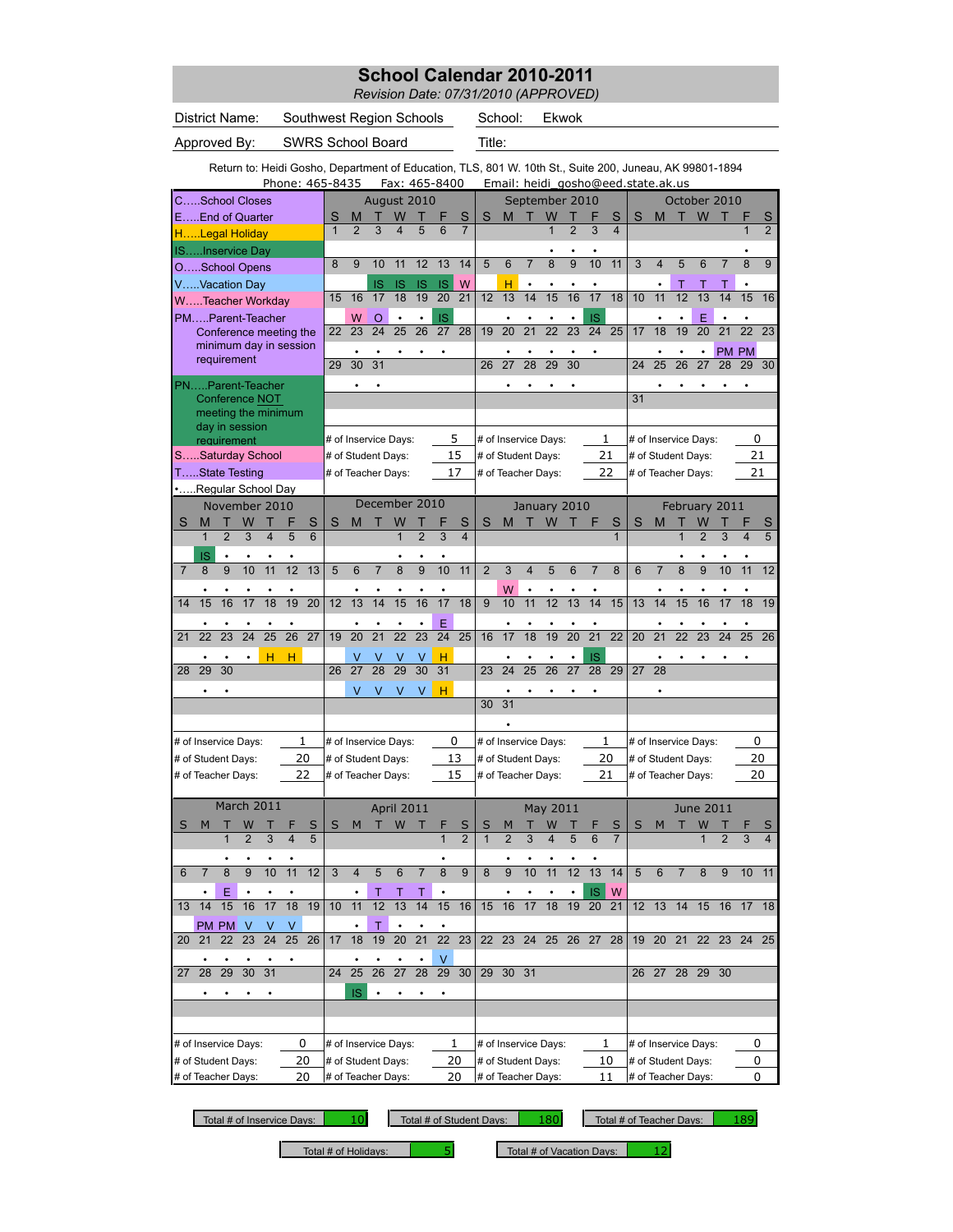*Revision Date: 07/31/2010 (APPROVED)*

| District Name:                                                                                          | Southwest Region Schools |              |                       |                   |                 |                      |                     |                | School:              |                 |                 |                 | Koliganek School                   |                   |                 |                |                      |                     |                 |                         |                |
|---------------------------------------------------------------------------------------------------------|--------------------------|--------------|-----------------------|-------------------|-----------------|----------------------|---------------------|----------------|----------------------|-----------------|-----------------|-----------------|------------------------------------|-------------------|-----------------|----------------|----------------------|---------------------|-----------------|-------------------------|----------------|
| Approved By:                                                                                            |                          |              |                       | Title:            |                 |                      |                     |                |                      |                 |                 |                 |                                    |                   |                 |                |                      |                     |                 |                         |                |
| Return to: Heidi Gosho, Department of Education, TLS, 801 W. 10th St., Suite 200, Juneau, AK 99801-1894 | Phone: 465-8435          |              |                       | Fax: 465-8400     |                 |                      |                     |                |                      |                 |                 |                 | Email: heidi gosho@eed.state.ak.us |                   |                 |                |                      |                     |                 |                         |                |
| CSchool Closes                                                                                          |                          |              |                       | August 2010       |                 |                      |                     |                |                      |                 | September 2010  |                 |                                    |                   |                 |                | October 2010         |                     |                 |                         |                |
| EEnd of Quarter                                                                                         |                          | S            | M<br>т                | W                 | т               | F                    | S                   | S              | M                    | т               | W               | т               | F                                  | S                 | S               | M              | $\top$               | <b>W</b>            |                 | F                       | S              |
| HLegal Holiday                                                                                          |                          | $\mathbf{1}$ | $\overline{2}$<br>3   | 4                 | 5               | 6                    | $\overline{7}$      |                |                      |                 | 1               | $\overline{2}$  | 3                                  | $\overline{4}$    |                 |                |                      |                     |                 | 1                       | $\overline{2}$ |
| ISInservice Day                                                                                         |                          |              |                       |                   |                 |                      |                     |                |                      |                 |                 |                 |                                    |                   |                 |                |                      |                     |                 |                         |                |
| OSchool Opens                                                                                           |                          | 8            | 9<br>10               | 11                | 12              | 13                   | 14                  | 5              | 6                    | $\overline{7}$  | 8               | 9               | 10                                 | 11                | 3               | 4              | 5                    | 6                   | $\overline{7}$  | 8                       | 9              |
| VVacation Day                                                                                           |                          |              | IS                    | IS                | IS              | IS                   | W                   |                | н                    | $\bullet$       |                 |                 |                                    |                   |                 |                | т                    |                     |                 |                         |                |
| WTeacher Workdav                                                                                        |                          | 15           | 17<br>16              | 18                | 19              | $\overline{20}$      | 21                  | 12             | 13                   | 14              | 15              | 16              | 17                                 | 18                | 10              | 11             | 12                   | 13                  | 14              | 15                      | 16             |
| PMParent-Teacher                                                                                        |                          |              | W<br>O                | $\bullet$         |                 |                      |                     |                | ٠                    |                 |                 |                 | <b>IS</b>                          |                   |                 |                |                      | Е                   |                 | ٠                       |                |
| Conference meeting the                                                                                  |                          | 22           | $\overline{24}$<br>23 | 25                | 26              | 27                   | 28                  | 19             | 20                   | $\overline{21}$ | $\overline{22}$ | 23              | 24                                 | 25                | 17              | 18             | 19                   | $\overline{20}$     | $\overline{21}$ | 22                      | 23             |
| minimum day in session                                                                                  |                          |              |                       |                   |                 |                      |                     |                |                      |                 |                 |                 |                                    |                   |                 |                |                      |                     |                 | PM PM                   |                |
| requirement                                                                                             |                          | 29           | 30<br>31              |                   |                 |                      |                     | 26             | 27                   | 28              | 29              | 30              |                                    |                   | 24              | 25             | 26                   | 27                  | 28              | 29                      | 30             |
| PNParent-Teacher                                                                                        |                          |              |                       |                   |                 |                      |                     |                |                      |                 |                 |                 |                                    |                   |                 |                |                      |                     |                 |                         |                |
| Conference NOT                                                                                          |                          |              |                       |                   |                 |                      |                     |                |                      |                 |                 |                 |                                    |                   | 31              |                |                      |                     |                 |                         |                |
| meeting the minimum                                                                                     |                          |              |                       |                   |                 |                      |                     |                |                      |                 |                 |                 |                                    |                   |                 |                |                      |                     |                 |                         |                |
| day in session<br>requirement                                                                           |                          |              | # of Inservice Days:  |                   |                 |                      | 4                   |                | # of Inservice Days: |                 |                 |                 | 1                                  |                   |                 |                | # of Inservice Days: |                     |                 | 0                       |                |
| SSaturday School                                                                                        |                          |              | # of Student Days:    |                   |                 |                      | 15                  |                | # of Student Days:   |                 |                 |                 | 21                                 |                   |                 |                | # of Student Days:   |                     |                 | 21                      |                |
| TState Testing                                                                                          |                          |              |                       |                   |                 |                      | 17                  |                | # of Teacher Days:   |                 |                 |                 | 22                                 |                   |                 |                | # of Teacher Days:   |                     |                 | 21                      |                |
|                                                                                                         |                          |              | # of Teacher Days:    |                   |                 |                      |                     |                |                      |                 |                 |                 |                                    |                   |                 |                |                      |                     |                 |                         |                |
| Regular School Dav<br>November 2010                                                                     |                          |              | December 2010         |                   |                 |                      |                     |                |                      |                 | January 2010    |                 |                                    |                   |                 |                |                      |                     |                 |                         |                |
|                                                                                                         |                          |              |                       |                   |                 |                      |                     |                |                      |                 |                 |                 |                                    |                   |                 |                | February 2011        |                     |                 |                         |                |
| S<br>M<br>W<br>т<br>Т<br>$\overline{2}$<br>3<br>$\overline{4}$<br>$\mathbf{1}$                          | F<br>S<br>5<br>6         | S            | M                     | W<br>$\mathbf{1}$ | $\overline{2}$  | 3                    | S<br>$\overline{4}$ | S              | M                    |                 | W               |                 | F                                  | S<br>$\mathbf{1}$ | S               | M              | $\overline{1}$       | W<br>$\overline{2}$ | 3               | $\overline{\mathbf{4}}$ | S<br>5         |
|                                                                                                         |                          |              |                       |                   |                 |                      |                     |                |                      |                 |                 |                 |                                    |                   |                 |                |                      |                     |                 |                         |                |
| 9<br>10<br>8<br>11<br>7                                                                                 | IS<br>12<br>13           | 5            | 6<br>$\overline{7}$   | 8                 | 9               | 10                   | 11                  | $\overline{2}$ | 3                    | $\overline{4}$  | 5               | 6               | $\overline{7}$                     | 8                 | 6               | $\overline{7}$ | 8                    | 9                   | 10              | 11                      | 12             |
|                                                                                                         |                          |              |                       |                   |                 |                      |                     |                |                      |                 |                 |                 |                                    |                   |                 |                |                      |                     |                 |                         |                |
| 15<br>16<br>17<br>18<br>14                                                                              | 19<br>20                 | 12           | 13<br>14              | 15                | 16              | 17                   | 18                  | 9              | ٧<br>10              | V<br>11         | ٧<br>12         | W<br>13         | <b>IS</b><br>14                    | 15                | 13              | 14             | 15                   | 16                  | $\bullet$<br>17 | IS<br>18                | 19             |
|                                                                                                         |                          |              |                       |                   |                 |                      |                     |                |                      |                 |                 |                 |                                    |                   |                 |                |                      |                     |                 |                         |                |
| $\overline{25}$<br>23<br>24<br>22                                                                       | $\overline{26}$<br>27    |              | 20<br>21              | $\overline{22}$   | 23              | E<br>$\overline{24}$ | 25                  |                |                      | 18              | 19              | 20              | 21                                 | 22                | 20              | 21             | 22                   | 23                  | 24              | IS                      |                |
| 21                                                                                                      |                          | 19           |                       |                   |                 |                      |                     | 16             | 17                   |                 |                 |                 |                                    |                   |                 |                |                      |                     |                 | 25                      | 26             |
| н<br>29<br>30<br>28                                                                                     | н                        |              | $\overline{27}$<br>28 | 29                | $\vee$<br>30    | н                    |                     |                | 24                   | 25              | 26              | $\overline{27}$ | 28                                 | 29                | $\overline{27}$ |                |                      |                     |                 |                         |                |
|                                                                                                         |                          | 26           |                       |                   |                 | 31                   |                     | 23             |                      |                 |                 |                 |                                    |                   |                 | 28             |                      |                     |                 |                         |                |
|                                                                                                         |                          |              | V<br>V                | V                 | V               | н                    |                     |                | ٠                    |                 |                 |                 |                                    |                   |                 |                |                      |                     |                 |                         |                |
|                                                                                                         |                          |              |                       |                   |                 |                      |                     | 30             | 31                   |                 |                 |                 |                                    |                   |                 |                |                      |                     |                 |                         |                |
|                                                                                                         |                          |              |                       |                   |                 |                      |                     |                |                      |                 |                 |                 |                                    |                   |                 |                |                      |                     |                 |                         |                |
| # of Inservice Days:                                                                                    | 1                        |              | # of Inservice Days:  |                   |                 |                      | 0                   |                | # of Inservice Days: |                 |                 |                 | 1                                  |                   |                 |                | # of Inservice Days: |                     |                 | 2                       |                |
| # of Student Days:                                                                                      | 20                       |              | # of Student Days:    |                   |                 |                      | 16                  |                | # of Student Days:   |                 |                 |                 | 17                                 |                   |                 |                | # of Student Days:   |                     |                 | 20                      |                |
| # of Teacher Days:                                                                                      | 22                       |              | # of Teacher Days:    |                   |                 |                      | 18                  |                | # of Teacher Days:   |                 |                 |                 | 18                                 |                   |                 |                | # of Teacher Days:   |                     |                 | 20                      |                |
|                                                                                                         |                          |              |                       |                   |                 |                      |                     |                |                      |                 |                 |                 |                                    |                   |                 |                |                      |                     |                 |                         |                |
| March 2011                                                                                              |                          |              |                       | April 2011        |                 |                      |                     |                |                      |                 | May 2011        |                 |                                    |                   |                 |                |                      | June 2011           |                 |                         |                |
| M                                                                                                       | S                        | S            | M<br>Т                | W                 |                 |                      | S                   | S              |                      |                 | W               |                 |                                    | S                 | S               | M              |                      | W                   |                 |                         |                |
|                                                                                                         |                          |              |                       |                   |                 |                      | $\overline{2}$      |                |                      |                 |                 |                 |                                    |                   |                 |                |                      |                     |                 |                         |                |
|                                                                                                         | $\frac{1S}{11}$          |              |                       |                   |                 |                      |                     |                |                      |                 |                 |                 |                                    |                   |                 |                |                      |                     |                 |                         |                |
| $\overline{8}$<br>9<br>10<br>6<br>$\overline{7}$                                                        | 12                       | 3            | $\overline{4}$<br>5   | 6                 | $\overline{7}$  | 8                    | 9                   | 8              | 9                    | 10              | 11              | 12              | 13                                 | 14                | $\overline{5}$  | 6              | $\overline{7}$       | 8                   | 9               | 10                      | 11             |
| Ε                                                                                                       |                          |              | Τ                     | Τ                 |                 |                      |                     |                |                      |                 |                 |                 |                                    | W                 |                 |                |                      |                     |                 |                         |                |
| 16<br>14<br>15<br>17<br>13                                                                              | 18<br>19                 | 10           | $\overline{12}$<br>11 | $\overline{13}$   | $\overline{14}$ | 15                   | 16                  | 15             | 16                   | 17              | 18              | 19              | 20                                 | 21                | 12              | 13             | 14                   | 15                  | 16              | 17                      | 18             |
| PM PM V<br>V                                                                                            | $\vee$                   |              | Τ                     | $\bullet$         |                 | $\bullet$            |                     |                |                      |                 |                 |                 |                                    |                   |                 |                |                      |                     |                 |                         |                |
| $\overline{22}$<br>23<br>24<br>20 <sub>2</sub><br>21                                                    | 25<br>26                 | 17           | 19<br>18              | $\overline{20}$   | 21              | $\overline{22}$      | 23                  | 22             | 23                   | 24              | 25              | 26              | 27                                 | 28                | 19              | 20             | 21                   | 22                  | 23              | 24                      | 25             |
|                                                                                                         |                          |              |                       |                   |                 | V                    |                     |                |                      |                 |                 |                 |                                    |                   |                 |                |                      |                     |                 |                         |                |
| $\overline{28}$<br>29<br>30<br>31<br>27                                                                 |                          | 24           | 25<br>26              | $\overline{27}$   | $\overline{28}$ | 29                   | 30                  | 29             | 30 31                |                 |                 |                 |                                    |                   | 26              | 27             |                      | 28 29 30            |                 |                         |                |
|                                                                                                         |                          |              |                       |                   |                 |                      |                     |                |                      |                 |                 |                 |                                    |                   |                 |                |                      |                     |                 |                         |                |
|                                                                                                         |                          |              |                       |                   |                 |                      |                     |                |                      |                 |                 |                 |                                    |                   |                 |                |                      |                     |                 |                         |                |
|                                                                                                         |                          |              |                       |                   |                 |                      |                     |                |                      |                 |                 |                 |                                    |                   |                 |                |                      |                     |                 |                         |                |
| # of Inservice Days:                                                                                    | 1                        |              | # of Inservice Days:  |                   |                 |                      | 0                   |                | # of Inservice Days: |                 |                 |                 | 0                                  |                   |                 |                | # of Inservice Days: |                     |                 | 0                       |                |
| # of Student Days:                                                                                      | 20                       |              | # of Student Days:    |                   |                 |                      | 20                  |                | # of Student Days:   |                 |                 |                 | 10                                 |                   |                 |                | # of Student Days:   |                     |                 | 0                       |                |
| # of Teacher Days:                                                                                      | 20                       |              | # of Teacher Days:    |                   |                 |                      | 20                  |                | # of Teacher Days:   |                 |                 |                 | 11                                 |                   |                 |                | # of Teacher Days:   |                     |                 | 0                       |                |

Total # of Inservice Days: | 10| Total # of Student Days: | 180| Total # of Teacher Days: | 189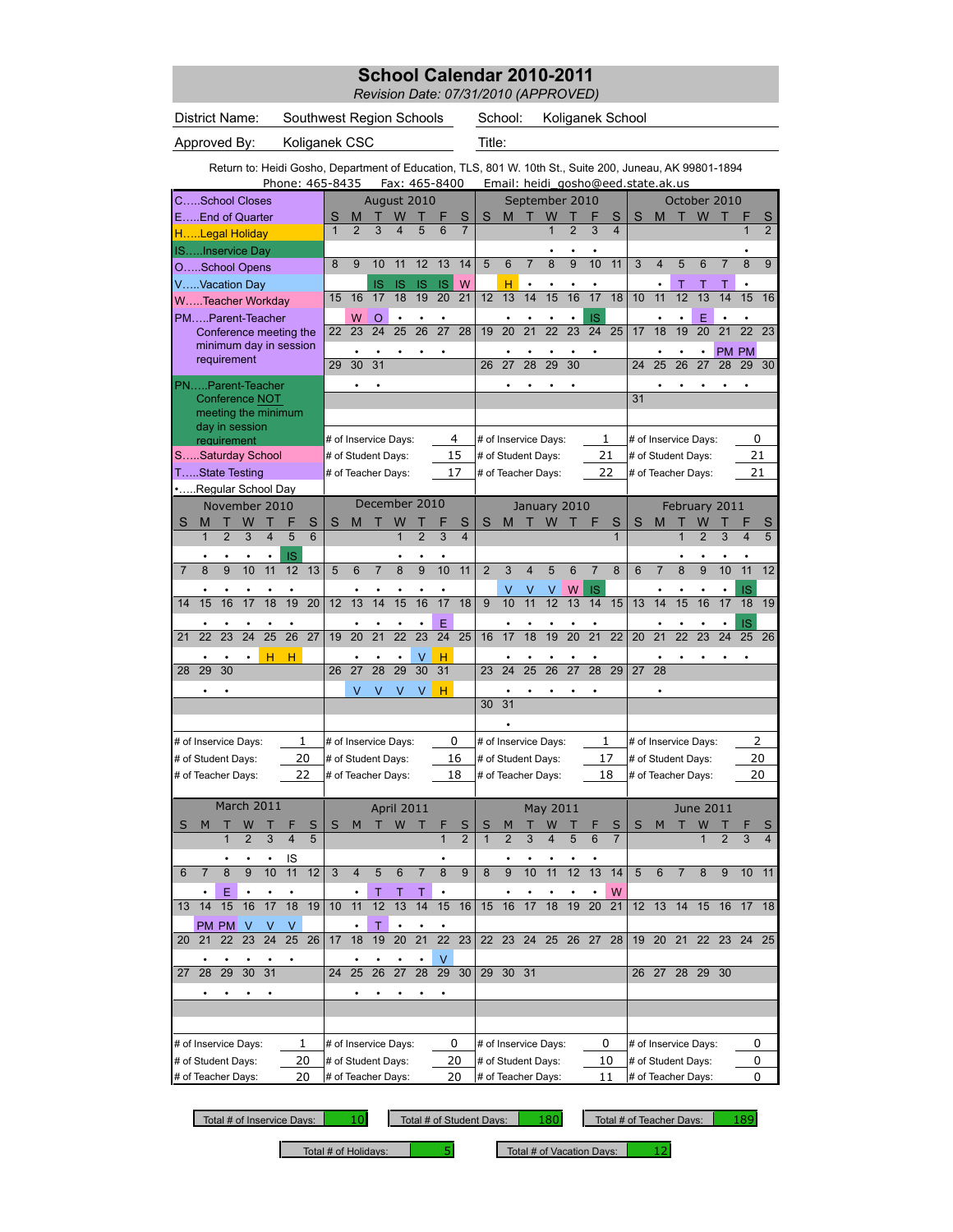*Revision Date: 07/31/2010 (APPROVED)*

| District Name:                                                         | Southwest Region Schools                        | School:                                              | Manokotak (District-Wide)                                                |                                                                                                         |
|------------------------------------------------------------------------|-------------------------------------------------|------------------------------------------------------|--------------------------------------------------------------------------|---------------------------------------------------------------------------------------------------------|
| Approved By:                                                           | <b>SWRS School Board</b>                        | Title:                                               |                                                                          |                                                                                                         |
| Phone: 465-8435                                                        | Fax: 465-8400                                   |                                                      | Email: heidi gosho@eed.state.ak.us                                       | Return to: Heidi Gosho, Department of Education, TLS, 801 W. 10th St., Suite 200, Juneau, AK 99801-1894 |
| CSchool Closes                                                         | August 2010                                     |                                                      | September 2010                                                           | October 2010                                                                                            |
| EEnd of Quarter                                                        |                                                 | S<br>М<br>S<br>6                                     | W<br>S<br>$\mathbf{1}$<br>$\overline{2}$<br>3<br>$\overline{\mathbf{4}}$ | S<br>M<br>W<br>S<br>$\overline{2}$<br>1                                                                 |
| HLegal Holiday<br>ISInservice Day                                      |                                                 |                                                      |                                                                          |                                                                                                         |
| OSchool Opens                                                          | 12<br>9<br>10<br>11<br>8                        | 13<br>14<br>6<br>5                                   | 8<br>9<br>10<br>11<br>$\overline{7}$                                     | 3<br>5<br>9<br>$\overline{4}$<br>6<br>8                                                                 |
| VVacation Day                                                          | <b>IS</b><br><b>IS</b><br><b>IS</b>             | W<br><b>IS</b><br>н<br>$\bullet$                     |                                                                          | Τ<br>т<br>т                                                                                             |
| WTeacher Workday                                                       | 19<br>16<br>18<br>15<br>17                      | 20<br>21<br>12<br>13                                 | 14<br>15<br>16<br>17<br>18                                               | 10<br>11<br>12<br>13<br>14<br>15<br>16                                                                  |
| PMParent-Teacher                                                       | W<br>$\circ$                                    |                                                      | IS                                                                       | E                                                                                                       |
| Conference meeting the<br>minimum day in session                       | 23<br>26<br>$2\overline{2}$<br>24<br>25         | 21<br>$\overline{27}$<br>28<br>19<br>20              | $\overline{22}$<br>23<br>24<br>25                                        | $\overline{18}$<br>17<br>19<br>20<br>21<br>22<br>23                                                     |
| requirement                                                            | ٠<br>٠<br>30<br>31<br>29                        | ٠<br>26<br>27                                        | ٠<br>٠<br>30<br>28<br>29                                                 | <b>PM</b><br>PM<br>$\overline{27}$<br>24<br>25<br>26<br>28<br>29<br>30                                  |
| PNParent-Teacher                                                       |                                                 |                                                      |                                                                          |                                                                                                         |
| <b>Conference NOT</b>                                                  |                                                 |                                                      |                                                                          | 31                                                                                                      |
| meeting the minimum                                                    |                                                 |                                                      |                                                                          |                                                                                                         |
| day in session<br>requirement                                          | # of Inservice Days:                            | 4<br># of Inservice Days:                            | 1                                                                        | 0<br># of Inservice Days:                                                                               |
| SSaturday School                                                       | # of Student Days:                              | 15<br># of Student Days:                             | 21                                                                       | 21<br># of Student Days:                                                                                |
| TState Testing                                                         | # of Teacher Days:                              | 17<br># of Teacher Days:                             | 22                                                                       | # of Teacher Days:<br>21                                                                                |
| Regular School Day                                                     |                                                 |                                                      |                                                                          |                                                                                                         |
| November 2010                                                          | December 2010                                   |                                                      | January 2010                                                             | February 2011                                                                                           |
| M<br>W<br>S<br>S<br>$\overline{2}$<br>3<br>5<br>6<br>$\mathbf{1}$<br>4 | S<br>M<br>$\overline{1}$<br>$\overline{2}$      | S<br>S<br>M<br>3<br>$\overline{\mathbf{4}}$          | S<br>W<br>$\mathbf{1}$                                                   | S<br>M<br>W<br>$\overline{2}$<br>5<br>1<br>3<br>$\overline{4}$                                          |
|                                                                        |                                                 |                                                      |                                                                          |                                                                                                         |
| $\overline{9}$<br>$\overline{8}$<br>10<br>11<br>12<br>13               | 8<br>$\overline{9}$<br>5<br>6<br>7              | 10<br>11<br>$\overline{2}$<br>3                      | $\overline{\mathbf{4}}$<br>5<br>6<br>8<br>$\overline{7}$                 | 8<br>9<br>6<br>10<br>11<br>12<br>$\overline{7}$                                                         |
|                                                                        |                                                 | W                                                    |                                                                          |                                                                                                         |
| 16<br>17<br>18<br>19<br>20<br>14<br>15                                 | 13<br>15<br>12<br>14<br>16                      | 17<br>11<br>18<br>9<br>10                            | 14<br>12<br>13<br>15                                                     | 13<br>16<br>14<br>15<br>18<br>19<br>17                                                                  |
|                                                                        |                                                 | E                                                    |                                                                          |                                                                                                         |
| 26<br>27<br>22<br>23<br>24<br>25<br>21                                 | 21<br>22<br>23<br>19<br>20                      | 24<br>25<br>16<br>17                                 | 19<br>21<br>22<br>18<br>20                                               | 20<br>21<br>22<br>23<br>25<br>26<br>24                                                                  |
| н<br>н<br>30<br>29<br>28                                               | V<br>$\overline{27}$<br>28<br>29<br>30<br>26    | н<br>31<br>24<br>23                                  | $\overline{25}$<br>26<br>27<br>28<br>29                                  | 27<br>28                                                                                                |
|                                                                        | $\vee$<br>V<br>V<br>V                           | н                                                    |                                                                          |                                                                                                         |
|                                                                        |                                                 | 30<br>31                                             |                                                                          |                                                                                                         |
|                                                                        |                                                 |                                                      |                                                                          |                                                                                                         |
| # of Inservice Days:<br>0                                              | # of Inservice Days:                            | 0<br># of Inservice Days:                            | 0                                                                        | 0<br># of Inservice Days:                                                                               |
| 20<br># of Student Days:                                               | # of Student Days:                              | 13<br># of Student Days:                             | 20                                                                       | 20<br># of Student Days:                                                                                |
| 22<br># of Teacher Days:                                               | # of Teacher Days:                              | 15<br># of Teacher Days:                             | 21                                                                       | 20<br># of Teacher Days:                                                                                |
| March 2011                                                             | April 2011                                      |                                                      | May 2011                                                                 | <b>June 2011</b>                                                                                        |
| W<br>M                                                                 | W<br>S<br>т<br>т<br>M                           | S                                                    | W<br>S                                                                   | т<br>W<br>S<br>м                                                                                        |
| 5<br>3                                                                 |                                                 | $\overline{2}$                                       | 5<br>3<br>4                                                              | 3<br>$\overline{\mathbf{4}}$<br>1                                                                       |
|                                                                        |                                                 |                                                      |                                                                          |                                                                                                         |
| 11<br>8<br>10<br>12<br>$\overline{7}$<br>9<br>6                        | 3<br>$\overline{4}$<br>5<br>6<br>$\overline{7}$ | 8<br>9<br>8<br>9                                     | 13<br>10<br>11<br>12 <sup>2</sup><br>14                                  | 5<br>8<br>10<br>6<br>$\overline{7}$<br>9<br>11                                                          |
| Ε<br>18<br>19<br>15<br>16<br>17                                        | т<br>Τ<br>11<br>12<br>10<br>13<br>14            | 15<br>16<br>15<br>16<br>17                           | W<br>18<br>19<br>20<br>21                                                | $12 \t13$<br>14<br>15 16<br>17<br>18                                                                    |
| 14<br>13                                                               |                                                 |                                                      |                                                                          |                                                                                                         |
| PM PM<br>V<br>24<br>25<br>26<br>22<br>23<br>20<br>21                   | 17<br>18<br>19<br>$\overline{20}$<br>21         | 22<br>23<br>23 24<br>22                              | 26 27<br>25<br>28                                                        | 19<br>20<br>21<br>22 23 24 25                                                                           |
|                                                                        |                                                 | V                                                    |                                                                          |                                                                                                         |
| 28<br>29<br>30<br>31<br>27                                             | 28<br>25<br>26<br>27<br>24                      | 29<br>30<br>29<br>30 31                              |                                                                          | 28 29 30<br>26 27                                                                                       |
| $\bullet$<br>$\bullet$                                                 | ٠                                               | $\bullet$                                            |                                                                          |                                                                                                         |
|                                                                        |                                                 |                                                      |                                                                          |                                                                                                         |
|                                                                        |                                                 |                                                      |                                                                          |                                                                                                         |
| 0<br># of Inservice Days:                                              | # of Inservice Days:                            | 0<br># of Inservice Days:                            | 0                                                                        | 0<br># of Inservice Days:                                                                               |
| # of Student Days:<br>20<br># of Teacher Days:<br>20                   | # of Student Days:<br># of Teacher Days:        | # of Student Days:<br>20<br># of Teacher Days:<br>20 | 10<br>11                                                                 | # of Student Days:<br>0<br># of Teacher Days:<br>0                                                      |

Total # of Inservice Days: | 5| Total # of Student Days: | 180| Total # of Teacher Days: | 189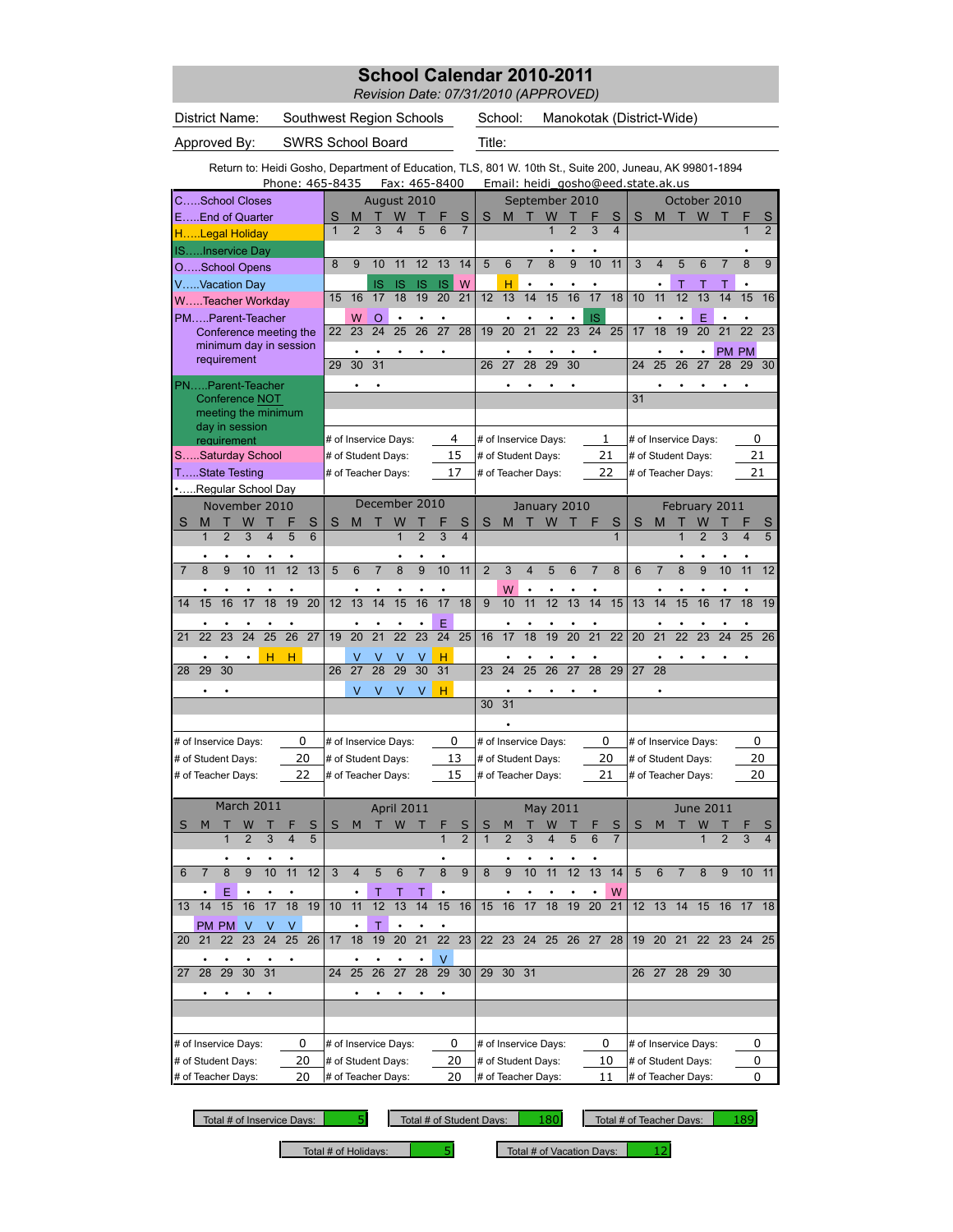*Revision Date: 07/31/2010 (APPROVED)*

| <b>District Name:</b>                                                                                   | Southwest Region Schools |                                  |                 |                                  |                 |                 | School:              |                |                         |                |                | New Stuyahok                       |                |                 |                         |                |                      |              |                |                |
|---------------------------------------------------------------------------------------------------------|--------------------------|----------------------------------|-----------------|----------------------------------|-----------------|-----------------|----------------------|----------------|-------------------------|----------------|----------------|------------------------------------|----------------|-----------------|-------------------------|----------------|----------------------|--------------|----------------|----------------|
| Approved By:                                                                                            | <b>SWRS School Board</b> |                                  |                 |                                  |                 |                 |                      |                |                         |                |                |                                    |                |                 |                         |                |                      |              |                |                |
| Return to: Heidi Gosho, Department of Education, TLS, 801 W. 10th St., Suite 200, Juneau, AK 99801-1894 | Phone: 465-8435          |                                  |                 | Fax: 465-8400                    |                 |                 |                      |                |                         |                |                | Email: heidi gosho@eed.state.ak.us |                |                 |                         |                |                      |              |                |                |
| CSchool Closes                                                                                          |                          |                                  |                 | August 2010                      |                 |                 |                      |                |                         | September 2010 |                |                                    |                |                 |                         |                | October 2010         |              |                |                |
| EEnd of Quarter                                                                                         |                          | S<br>M                           |                 | W                                |                 | S               | S                    | M              |                         | W              |                |                                    | S              | S               | M                       | т              | W                    |              |                | S              |
| HLegal Holiday                                                                                          |                          | $\overline{2}$<br>$\overline{1}$ | 3<br>4          | 5                                | 6               | $\overline{7}$  |                      |                |                         | 1              | $\overline{2}$ | 3                                  | 4              |                 |                         |                |                      |              | $\overline{1}$ | $\overline{2}$ |
| ISInservice Day                                                                                         |                          |                                  |                 |                                  |                 |                 |                      |                |                         |                |                |                                    |                |                 |                         |                |                      |              |                |                |
| OSchool Opens                                                                                           |                          | 9<br>8                           | 10              | 11<br>12                         | 13              | 14              | 5                    | 6              | $\overline{7}$          | 8              | $\overline{9}$ | 10                                 | 11             | 3               | $\overline{\mathbf{4}}$ | 5              | 6                    | 7            | 8              | 9              |
| VVacation Day                                                                                           |                          |                                  | IS              | <b>IS</b><br>IS                  | <b>IS</b>       | W               |                      | н              |                         |                |                |                                    |                |                 |                         |                | т                    |              |                |                |
| WTeacher Workdav                                                                                        |                          | 16<br>15                         | 17              | 18<br>19                         | $\overline{20}$ | $\overline{21}$ | 12                   | 13             | 14                      | 15             | 16             | 17                                 | 18             | 10              | 11                      | 12             | 13                   | 14           | 15             | 16             |
| PMParent-Teacher                                                                                        |                          | W                                | O<br>$\bullet$  |                                  |                 |                 |                      |                |                         |                |                | IS                                 |                |                 |                         |                | E                    |              | $\bullet$      |                |
| Conference meeting the                                                                                  |                          | 23<br>22                         | 24              | 25<br>26                         | 27              | 28              | 19                   | 20             | 21                      | 22             | 23             | 24                                 | 25             | 17              | 18                      | 19             | 20                   | 21           | 22             | 23             |
| minimum day in session<br>requirement                                                                   |                          |                                  |                 |                                  | ٠               |                 |                      |                |                         |                |                |                                    |                |                 |                         |                |                      | <b>PM PM</b> |                |                |
|                                                                                                         |                          | 29<br>30                         | 31              |                                  |                 |                 | 26                   | 27             | 28                      | 29             | 30             |                                    |                | 24              | 25                      | 26             | 27                   | 28           | 29             | 30             |
| PNParent-Teacher                                                                                        |                          |                                  |                 |                                  |                 |                 |                      |                |                         |                |                |                                    |                |                 |                         |                |                      |              |                |                |
| Conference NOT                                                                                          |                          |                                  |                 |                                  |                 |                 |                      |                |                         |                |                |                                    |                | 31              |                         |                |                      |              |                |                |
| meeting the minimum                                                                                     |                          |                                  |                 |                                  |                 |                 |                      |                |                         |                |                |                                    |                |                 |                         |                |                      |              |                |                |
| day in session<br>requirement                                                                           |                          | # of Inservice Days:             |                 |                                  | 4               |                 | # of Inservice Days: |                |                         |                |                | 1                                  |                |                 |                         |                | # of Inservice Days: |              | 0              |                |
| SSaturday School                                                                                        |                          | # of Student Days:               |                 |                                  | 15              |                 | # of Student Days:   |                |                         |                |                | 21                                 |                |                 | # of Student Days:      |                |                      |              | 21             |                |
| TState Testing                                                                                          |                          | # of Teacher Days:               |                 |                                  | 17              |                 | # of Teacher Days:   |                |                         |                |                | 22                                 |                |                 | # of Teacher Days:      |                |                      |              | 21             |                |
| Regular School Day                                                                                      |                          |                                  |                 |                                  |                 |                 |                      |                |                         |                |                |                                    |                |                 |                         |                |                      |              |                |                |
| November 2010                                                                                           |                          |                                  |                 | December 2010                    |                 |                 |                      |                |                         | January 2010   |                |                                    |                |                 |                         |                | February 2011        |              |                |                |
| S<br>W<br>M<br>Т                                                                                        | F<br>S                   | S<br>M                           |                 | W                                |                 | S               | S                    | M              |                         | W              |                | F                                  | S              | S               | M                       |                | W                    |              |                | S              |
| $\overline{2}$<br>3<br>$\overline{\mathbf{4}}$<br>$\mathbf{1}$                                          | 5<br>6                   |                                  |                 | $\overline{1}$<br>$\overline{2}$ | 3               | $\overline{4}$  |                      |                |                         |                |                |                                    | $\overline{1}$ |                 |                         | 1              | $\overline{2}$       | 3            | $\overline{4}$ | 5              |
|                                                                                                         |                          |                                  |                 |                                  |                 |                 |                      |                |                         |                |                |                                    |                |                 |                         |                |                      |              |                |                |
| 9<br>10<br>8<br>11<br>$\overline{7}$                                                                    | 12<br>13                 | 5<br>6                           | $\overline{7}$  | 8<br>9                           | 10              | 11              | $\overline{2}$       | 3              | $\overline{\mathbf{4}}$ | 5              | 6              | $\overline{7}$                     | 8              | 6               | $\overline{7}$          | 8              | 9                    | 10           | 11             | 12             |
|                                                                                                         |                          |                                  |                 |                                  |                 |                 |                      | ٧              |                         |                | ٧              | ٧                                  |                |                 |                         |                |                      |              |                |                |
| 15<br>16<br>17<br>18<br>14                                                                              | 19<br>20                 | 13<br>12                         | 14              | 16<br>15                         | 17              | 18              | 9                    | 10             | 11                      | 12             | 13             | 14                                 | 15             | 13              | 14                      | 15             | 16                   | 17           | 18             | 19             |
|                                                                                                         |                          |                                  |                 |                                  | E               |                 |                      | W              | IS                      | IS             | IS             | IS                                 |                |                 |                         |                |                      |              |                |                |
| 25<br>22<br>23<br>24<br>21                                                                              | 26<br>27                 | 20<br>19                         | $\overline{21}$ | 22<br>23                         | 24              | 25              | 16                   | 17             | 18                      | 19             | 20             | 21                                 | 22             | 20              | 21                      | 22             | 23                   | 24           | 25             | 26             |
| н                                                                                                       | н                        |                                  |                 | E                                | н               |                 |                      |                |                         |                |                |                                    |                |                 |                         |                |                      |              |                |                |
| 30<br>29<br>28                                                                                          |                          | 26<br>27                         | 28              | 29<br>30                         | 31              |                 | 23                   | 24             | 25                      | 26             | 27             | 28                                 | 29             | $\overline{27}$ | 28                      |                |                      |              |                |                |
|                                                                                                         |                          | V                                | V               | $\vee$<br>V                      | н               |                 |                      |                |                         |                |                |                                    |                |                 |                         |                |                      |              |                |                |
|                                                                                                         |                          |                                  |                 |                                  |                 |                 | 30                   | 31             |                         |                |                |                                    |                |                 |                         |                |                      |              |                |                |
|                                                                                                         |                          |                                  |                 |                                  |                 |                 |                      |                |                         |                |                |                                    |                |                 |                         |                |                      |              |                |                |
| # of Inservice Days:                                                                                    | 0                        | # of Inservice Days:             |                 |                                  | 0               |                 | # of Inservice Days: |                |                         |                |                | 4                                  |                |                 |                         |                | # of Inservice Days: |              | 0              |                |
| # of Student Days:                                                                                      | 20                       | # of Student Days:               |                 |                                  | 17              |                 | # of Student Days:   |                |                         |                |                | 15                                 |                |                 | # of Student Days:      |                |                      |              | 20             |                |
| # of Teacher Days:                                                                                      | 22                       | # of Teacher Days:               |                 |                                  | 19              |                 | # of Teacher Days:   |                |                         |                |                | 16                                 |                |                 | # of Teacher Days:      |                |                      |              | 20             |                |
|                                                                                                         |                          |                                  |                 |                                  |                 |                 |                      |                |                         |                |                |                                    |                |                 |                         |                |                      |              |                |                |
| March 2011                                                                                              |                          |                                  |                 | April 2011                       |                 |                 |                      |                |                         | May 2011       |                |                                    |                |                 |                         |                | June 2011            |              |                |                |
| W<br>M                                                                                                  | S                        | S<br>M                           | т               | W                                |                 | S               |                      |                |                         | W              |                |                                    | S              | S               | M                       |                | W                    |              |                |                |
| 3                                                                                                       | 5                        |                                  |                 |                                  | $\overline{1}$  | $\overline{2}$  | $\mathbf{1}$         | $\overline{2}$ | 3                       |                | 5              | 6                                  | $\overline{7}$ |                 |                         |                |                      |              | 3              | $\overline{4}$ |
|                                                                                                         |                          |                                  |                 |                                  |                 |                 |                      |                |                         |                |                |                                    |                |                 |                         |                |                      |              |                |                |
| $\overline{8}$<br>10<br>9<br>6<br>$\overline{7}$                                                        | 11<br>12                 | 3<br>$\overline{4}$              | 5               | 6<br>$\overline{7}$              | $\overline{8}$  | $\overline{9}$  | 8                    | 9              | 10                      | 11             | 12             | 13                                 | 14             | $\overline{5}$  | 6                       | $\overline{7}$ | 8                    | 9            | 10             | 11             |
| Ε                                                                                                       |                          |                                  | Τ<br>Τ          | Τ                                |                 |                 |                      |                |                         |                |                |                                    | W              |                 |                         |                |                      |              |                |                |
| 14<br>16<br>15<br>17<br>13                                                                              | 18<br>19                 | 11<br>10                         | 12              | 14<br>13                         | 15              | 16              | 15                   | 16             | 17                      | 18             | 19             | 20                                 | 21             | 12              | 13                      | 14             | 15                   | 16           | 17             | 18             |
| PM PM<br>V<br>- V                                                                                       | V                        |                                  | T               | $\bullet$                        | $\bullet$       |                 |                      |                |                         |                |                |                                    |                |                 |                         |                |                      |              |                |                |
| 23<br>22<br>24<br>20<br>21                                                                              | 25<br>26                 | 18<br>17                         | 19<br>20        | 21                               | $\overline{22}$ | 23              | 22                   | 23             | 24                      | 25             | 26             | 27                                 | 28             | 19              | 20                      | 21             | 22                   | 23           | 24             | 25             |
|                                                                                                         | ٠                        |                                  |                 |                                  | IS              |                 |                      |                |                         |                |                |                                    |                |                 |                         |                |                      |              |                |                |
| 28<br>29<br>30<br>31<br>27                                                                              |                          | 25<br>24                         | 26<br>27        | 28                               | 29              | 30              | 29                   | $30 \quad 31$  |                         |                |                |                                    |                | 26              | 27                      |                | 28 29 30             |              |                |                |
|                                                                                                         |                          |                                  |                 |                                  |                 |                 |                      |                |                         |                |                |                                    |                |                 |                         |                |                      |              |                |                |
|                                                                                                         |                          |                                  |                 |                                  |                 |                 |                      |                |                         |                |                |                                    |                |                 |                         |                |                      |              |                |                |
|                                                                                                         |                          |                                  |                 |                                  |                 |                 |                      |                |                         |                |                |                                    |                |                 |                         |                |                      |              |                |                |
| # of Inservice Days:                                                                                    | 0                        | # of Inservice Days:             |                 |                                  | 1               |                 | # of Inservice Days: |                |                         |                |                | 0                                  |                |                 |                         |                | # of Inservice Days: |              | 0              |                |
| # of Student Days:                                                                                      | 20                       | # of Student Days:               |                 |                                  | 21              |                 | # of Student Days:   |                |                         |                |                | 10                                 |                |                 | # of Student Days:      |                |                      |              | 0              |                |
| # of Teacher Days:                                                                                      | 20                       | # of Teacher Days:               |                 |                                  | 21              |                 | # of Teacher Days:   |                |                         |                |                | 11                                 |                |                 | # of Teacher Days:      |                |                      |              | 0              |                |

Total # of Inservice Days: | 10| Total # of Student Days: | 180| Total # of Teacher Days: | 189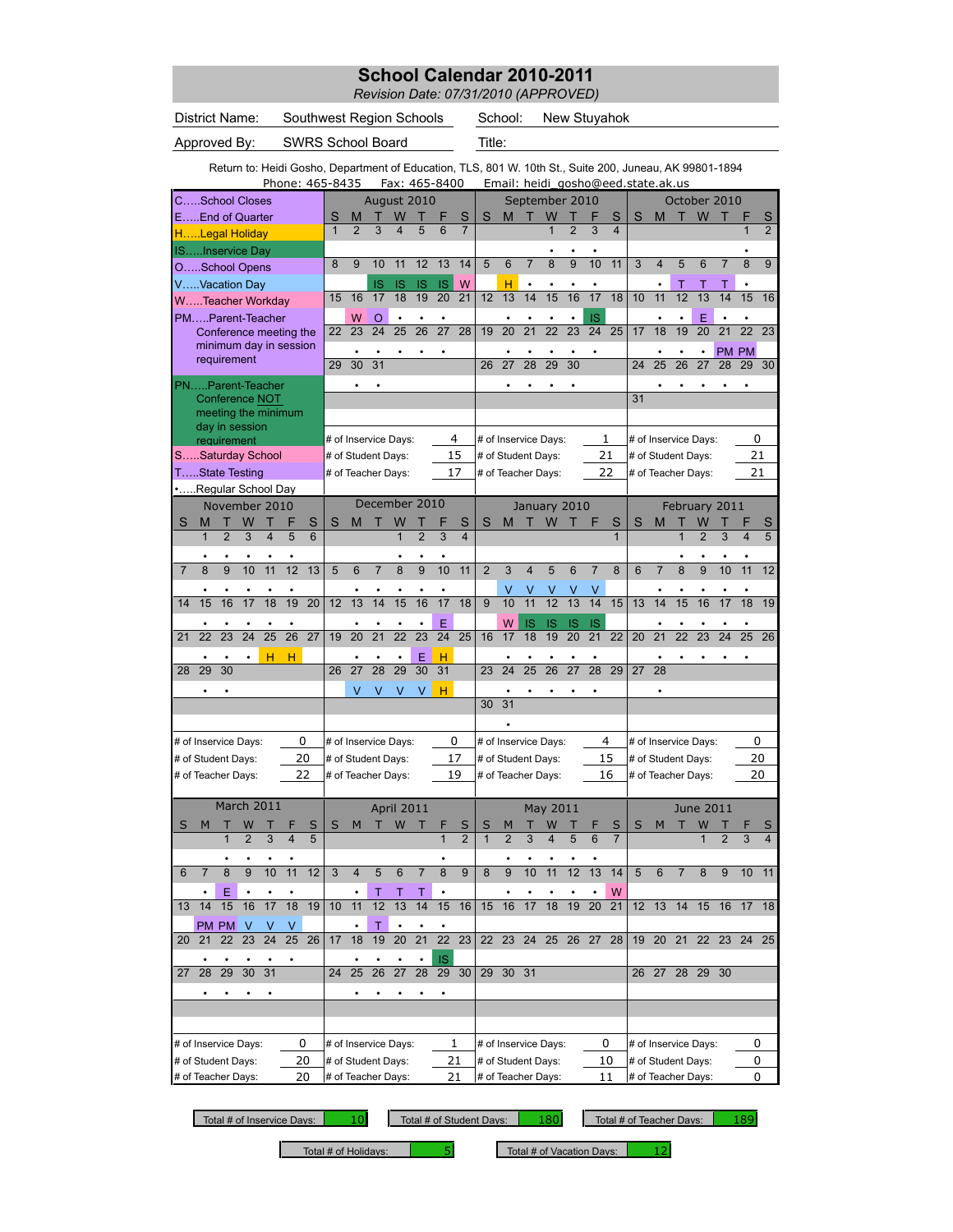*Revision Date: 07/31/2010 (APPROVED)*

| District Name:                                                                                          | Southwest Region Schools           |                |                                    |                   |                |                 |                     |                      | School:            |                 |                      |                | Togiak (District-Wide)             |                         |                 |                         |                   |                     |                 |                 |                |
|---------------------------------------------------------------------------------------------------------|------------------------------------|----------------|------------------------------------|-------------------|----------------|-----------------|---------------------|----------------------|--------------------|-----------------|----------------------|----------------|------------------------------------|-------------------------|-----------------|-------------------------|-------------------|---------------------|-----------------|-----------------|----------------|
| Approved By:                                                                                            | <b>SWRS School Board</b>           |                |                                    |                   |                |                 |                     |                      |                    |                 |                      |                |                                    |                         |                 |                         |                   |                     |                 |                 |                |
| Return to: Heidi Gosho, Department of Education, TLS, 801 W. 10th St., Suite 200, Juneau, AK 99801-1894 | Phone: 465-8435                    |                |                                    | Fax: 465-8400     |                |                 |                     |                      |                    |                 |                      |                | Email: heidi gosho@eed.state.ak.us |                         |                 |                         |                   |                     |                 |                 |                |
| CSchool Closes                                                                                          |                                    |                |                                    | August 2010       |                |                 |                     |                      |                    |                 | September 2010       |                |                                    |                         |                 |                         |                   | October 2010        |                 |                 |                |
| EEnd of Quarter                                                                                         |                                    | S              | M                                  | W                 |                |                 | S                   | S                    | М                  |                 | W                    |                |                                    | S                       | S               | M                       |                   | W                   |                 |                 |                |
| HLegal Holiday                                                                                          |                                    | $\overline{1}$ | $\overline{2}$<br>3                | 4                 | 5              | 6               | $\overline{7}$      |                      |                    |                 | $\overline{1}$       | $\overline{2}$ | 3                                  | $\overline{\mathbf{4}}$ |                 |                         |                   |                     |                 | 1               | $\overline{2}$ |
| ISInservice Day                                                                                         |                                    |                |                                    |                   |                |                 |                     |                      |                    |                 |                      |                |                                    |                         |                 |                         |                   |                     |                 |                 |                |
| OSchool Opens                                                                                           |                                    | 8              | 9<br>10                            | 11                | 12             | 13              | 14                  | 5                    | 6                  | $\overline{7}$  | 8                    | 9              | 10                                 | 11                      | 3               | $\overline{\mathbf{4}}$ | 5                 | 6                   |                 | 8               | $\overline{9}$ |
| VVacation Day                                                                                           |                                    |                | IS                                 | IS                | <b>IS</b>      | <b>IS</b>       | W                   |                      | н                  |                 |                      |                |                                    |                         |                 |                         | т                 |                     |                 |                 |                |
| WTeacher Workday                                                                                        |                                    | 15             | 16<br>17                           | 18                | 19             | 20              | 21                  | 12                   | 13                 | 14              | 15                   | 16             | 17                                 | 18                      | 10              | 11                      | 12                | 13                  | 14              | 15              | 16             |
| PMParent-Teacher                                                                                        |                                    |                | W<br>O                             | $\bullet$         |                | $\bullet$       |                     |                      | $\bullet$          | $\bullet$       |                      | $\bullet$      | <b>IS</b>                          |                         |                 | $\bullet$               | $\bullet$         | Ε                   |                 | $\bullet$       |                |
| Conference meeting the                                                                                  |                                    | 22             | 23<br>24                           | 25                | 26             | 27              | 28                  | 19                   | 20                 | $\overline{21}$ | $\overline{22}$      | 23             | 24                                 | 25                      | 17              | 18                      | 19                | $\overline{20}$     | $\overline{21}$ | 22              | 23             |
| minimum day in session                                                                                  |                                    |                |                                    |                   |                | $\bullet$       |                     |                      |                    |                 |                      |                |                                    |                         |                 |                         |                   |                     | PM PM           |                 |                |
| requirement                                                                                             |                                    | 29             | 30<br>31                           |                   |                |                 |                     | 26                   | 27                 | 28              | 29                   | 30             |                                    |                         | 24              | 25                      | 26                | 27                  | 28              | 29              | 30             |
| PNParent-Teacher                                                                                        |                                    |                |                                    |                   |                |                 |                     |                      |                    |                 |                      |                |                                    |                         |                 |                         |                   |                     |                 |                 |                |
| <b>Conference NOT</b>                                                                                   |                                    |                |                                    |                   |                |                 |                     |                      |                    |                 |                      |                |                                    |                         | 31              |                         |                   |                     |                 |                 |                |
| meeting the minimum                                                                                     |                                    |                |                                    |                   |                |                 |                     |                      |                    |                 |                      |                |                                    |                         |                 |                         |                   |                     |                 |                 |                |
| day in session                                                                                          |                                    |                |                                    |                   |                |                 | 4                   |                      |                    |                 |                      |                | 1                                  |                         |                 |                         |                   |                     |                 | 0               |                |
| requirement<br>SSaturday School                                                                         |                                    |                | # of Inservice Days:               |                   |                |                 | 15                  | # of Inservice Days: |                    |                 |                      |                | 21                                 |                         |                 | # of Inservice Days:    |                   |                     |                 | 21              |                |
| TState Testing                                                                                          |                                    |                | # of Student Days:                 |                   |                |                 |                     | # of Student Days:   |                    |                 |                      |                | 22                                 |                         |                 | # of Student Days:      |                   |                     |                 |                 |                |
|                                                                                                         |                                    |                | # of Teacher Days:                 |                   |                |                 | 17                  |                      | # of Teacher Days: |                 |                      |                |                                    |                         |                 | # of Teacher Days:      |                   |                     |                 | 21              |                |
| Regular School Day                                                                                      |                                    |                | December 2010                      |                   |                |                 |                     |                      |                    |                 |                      |                |                                    |                         |                 |                         |                   |                     |                 |                 |                |
| November 2010                                                                                           |                                    |                |                                    |                   |                |                 |                     |                      |                    |                 | January 2010         |                |                                    |                         |                 |                         |                   | February 2011       |                 |                 |                |
| M<br>т<br>W<br>S<br>т<br>$\overline{2}$<br>3<br>$\overline{\mathbf{4}}$<br>$\mathbf{1}$                 | S<br>F<br>5<br>6                   | S              | M                                  | W<br>$\mathbf{1}$ | $\overline{2}$ | 3               | S<br>$\overline{4}$ | S                    | M                  |                 | W                    |                | F                                  | S<br>$\overline{1}$     | S               | M                       | т<br>$\mathbf{1}$ | W<br>$\overline{2}$ | 3               | $\overline{4}$  | S<br>5         |
|                                                                                                         |                                    |                |                                    |                   |                |                 |                     |                      |                    |                 |                      |                |                                    |                         |                 |                         |                   |                     |                 |                 |                |
| $\overline{9}$<br>10<br>11<br>$\mathsf{8}$                                                              | 12<br>13                           | 5              | 6<br>$\overline{7}$                | $\overline{8}$    | 9              | 10              | 11                  | $\overline{2}$       | 3                  | $\overline{4}$  | 5                    | 6              | $\overline{7}$                     | $\overline{8}$          | 6               | $\overline{7}$          | $\overline{8}$    | 9                   | 10              | 11              | 12             |
|                                                                                                         |                                    |                |                                    |                   |                |                 |                     |                      |                    |                 |                      |                |                                    |                         |                 |                         |                   |                     |                 |                 |                |
|                                                                                                         | $\overline{20}$                    |                | 13                                 |                   |                |                 |                     |                      | W                  |                 | $\overline{12}$      |                | 14                                 |                         |                 |                         |                   |                     |                 |                 |                |
| 15<br>16<br>17<br>18<br>14                                                                              | 19                                 | 12             | 14                                 | 15                | 16             | 17              | 18                  | 9                    | 10                 | 11              |                      | 13             |                                    | 15                      | 13              | 14                      | 15                | 16                  | 17              | 18              | 19             |
|                                                                                                         |                                    |                |                                    |                   |                | E               |                     |                      |                    |                 |                      |                |                                    |                         |                 |                         |                   |                     |                 |                 |                |
| 23<br>24<br>25<br>22<br>21                                                                              | $\overline{26}$<br>27              | 19             | $\overline{20}$<br>$\overline{21}$ | $\overline{22}$   | 23             | $\overline{24}$ | 25                  | 16                   | 17                 | 18              | 19                   | 20             | 21                                 | 22                      | $\overline{20}$ | 21                      | 22                | 23                  | 24              | $\overline{25}$ | 26             |
| н                                                                                                       | н                                  |                |                                    |                   |                | н               |                     |                      |                    |                 |                      |                |                                    |                         |                 |                         |                   |                     |                 |                 |                |
| 30<br>29<br>28                                                                                          |                                    | 26             | 28<br>$\overline{27}$              | 29                | 30             | $\overline{31}$ |                     | 23                   | 24                 | 25              | 26                   | 27             | 28                                 | 29                      | $\overline{27}$ | 28                      |                   |                     |                 |                 |                |
|                                                                                                         |                                    |                | V<br>V                             | V                 | V              | н               |                     |                      | $\bullet$          |                 |                      |                |                                    |                         |                 |                         |                   |                     |                 |                 |                |
|                                                                                                         |                                    |                |                                    |                   |                |                 |                     | 30                   | 31                 |                 |                      |                |                                    |                         |                 |                         |                   |                     |                 |                 |                |
|                                                                                                         |                                    |                |                                    |                   |                |                 |                     |                      |                    |                 |                      |                |                                    |                         |                 |                         |                   |                     |                 |                 |                |
| # of Inservice Days:                                                                                    | 0                                  |                | # of Inservice Days:               |                   |                |                 | 0                   |                      |                    |                 | # of Inservice Days: |                | 0                                  |                         |                 | # of Inservice Days:    |                   |                     |                 | 0               |                |
| # of Student Days:                                                                                      | 20                                 |                | # of Student Days:                 |                   |                |                 | 13                  |                      | # of Student Days: |                 |                      |                | 20                                 |                         |                 | # of Student Days:      |                   |                     |                 | 20              |                |
| # of Teacher Days:                                                                                      | 22                                 |                | # of Teacher Days:                 |                   |                |                 | 15                  |                      | # of Teacher Days: |                 |                      |                | 21                                 |                         |                 | # of Teacher Days:      |                   |                     |                 | 20              |                |
|                                                                                                         |                                    |                |                                    |                   |                |                 |                     |                      |                    |                 |                      |                |                                    |                         |                 |                         |                   |                     |                 |                 |                |
| March 2011                                                                                              |                                    |                |                                    | <b>April 2011</b> |                |                 |                     |                      |                    |                 | May 2011             |                |                                    |                         |                 |                         |                   | June 2011           |                 |                 |                |
| W<br>м                                                                                                  | S                                  | S              | м<br>т                             | W                 |                |                 | S                   |                      |                    |                 | W                    |                |                                    |                         | S               | M                       |                   | W                   |                 |                 |                |
| 3                                                                                                       | 5                                  |                |                                    |                   |                |                 | $\overline{2}$      |                      |                    | 3               |                      | 5              | 6                                  | $\overline{7}$          |                 |                         |                   |                     |                 |                 | $\overline{4}$ |
|                                                                                                         |                                    |                |                                    |                   |                |                 |                     |                      |                    |                 |                      |                |                                    |                         |                 |                         |                   |                     |                 |                 |                |
| 8<br>10<br>6<br>$\overline{7}$<br>9                                                                     | 12<br>11                           | 3              | $\overline{4}$<br>5                | 6                 | $\overline{7}$ | 8               | 9                   | 8                    | 9                  | 10              | 11                   | 12             | 13                                 | 14                      | 5               | 6                       | $\overline{7}$    | 8                   | 9               | 10              | 11             |
| Ε                                                                                                       |                                    |                | $\mathsf{T}$                       | $\mathsf{T}$      | Τ              |                 |                     |                      |                    |                 |                      |                |                                    | W                       |                 |                         |                   |                     |                 |                 |                |
| 14<br>15<br>16<br>17<br>13                                                                              | 18<br>19                           | 10             | 11<br>12                           | 13                | 14             | 15              | 16                  | 15                   | 16                 | 17              | 18                   | 19             | 20                                 | 21                      | 12 <sup>2</sup> | 13                      | 14                | 15                  | 16              | 17              | 18             |
| PM PM<br>- V<br>v                                                                                       |                                    |                | T                                  |                   |                |                 |                     |                      |                    |                 |                      |                |                                    |                         |                 |                         |                   |                     |                 |                 |                |
| 23<br>$\overline{24}$<br>20 21<br>22                                                                    | $\overline{25}$<br>$\overline{26}$ | 17             | 18<br>19                           | $\overline{20}$   | 21             | 22              | 23                  | $\overline{22}$      | 23 24              |                 |                      | 25 26 27       |                                    | 28                      | $19-19$         | $\overline{20}$         | 21                |                     | 22 23           | 24              | 25             |
| $\bullet$<br>٠<br>٠<br>٠                                                                                |                                    |                |                                    |                   |                | V               |                     |                      |                    |                 |                      |                |                                    |                         |                 |                         |                   |                     |                 |                 |                |
| 29<br>30<br>31<br>26<br>28<br>25<br>27<br>24                                                            |                                    |                |                                    | $\overline{27}$   | 28             | 29              | 30                  |                      | 29 30 31           |                 |                      |                |                                    |                         |                 | 26 27                   |                   | 28 29 30            |                 |                 |                |
| $\bullet$                                                                                               |                                    |                |                                    |                   |                |                 |                     |                      |                    |                 |                      |                |                                    |                         |                 |                         |                   |                     |                 |                 |                |
|                                                                                                         |                                    |                |                                    |                   |                |                 |                     |                      |                    |                 |                      |                |                                    |                         |                 |                         |                   |                     |                 |                 |                |
|                                                                                                         |                                    |                |                                    |                   |                |                 |                     |                      |                    |                 |                      |                |                                    |                         |                 |                         |                   |                     |                 |                 |                |
| # of Inservice Days:                                                                                    | 0                                  |                | # of Inservice Days:               |                   |                |                 | 0                   |                      |                    |                 | # of Inservice Days: |                | 0                                  |                         |                 | # of Inservice Days:    |                   |                     |                 | 0               |                |
| # of Student Days:                                                                                      | 20                                 |                | # of Student Days:                 |                   |                |                 | 20                  |                      | # of Student Days: |                 |                      |                | 10                                 |                         |                 | # of Student Days:      |                   |                     |                 | 0               |                |
| # of Teacher Days:                                                                                      | 20                                 |                | # of Teacher Days:                 |                   |                |                 | 20                  |                      | # of Teacher Days: |                 |                      |                | 11                                 |                         |                 | # of Teacher Days:      |                   |                     |                 | 0               |                |

Total # of Inservice Days: | 5| Total # of Student Days: | 180| Total # of Teacher Days: | 189